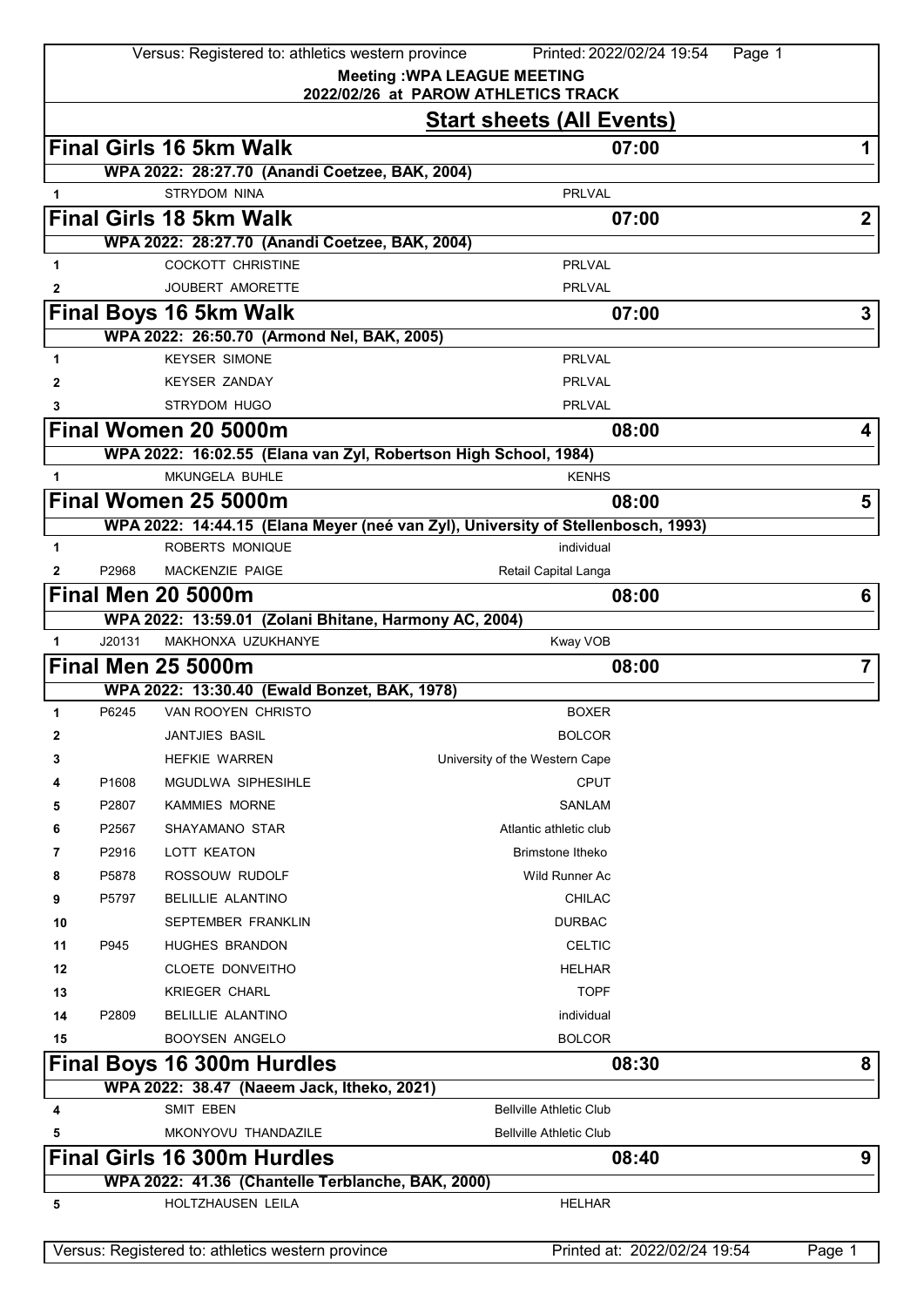|              |        | Versus: Registered to: athletics western province                                            | Printed: 2022/02/24 19:54<br>Page 2          |    |
|--------------|--------|----------------------------------------------------------------------------------------------|----------------------------------------------|----|
|              |        |                                                                                              | <b>Meeting: WPA LEAGUE MEETING</b>           |    |
|              |        | <b>Final Girls 18 400m Hurdles</b>                                                           | 2022/02/26 at PAROW ATHLETICS TRACK<br>08:50 | 10 |
|              |        | WPA 2022: 0:58.77 (Chantelle Terblanche, BAK, 2002)                                          |                                              |    |
|              |        |                                                                                              |                                              |    |
|              |        | <b>Final Women 20 400m Hurdles</b>                                                           | 08:50                                        | 11 |
|              |        | WPA 2022: 0:56.36 (Rogail Joseph, UWC, 2019)                                                 |                                              |    |
| 5            | J20187 | JACOBS SANIYAH                                                                               | Retail Capital Langa                         |    |
|              |        | Final Women 25 400m Hurdles                                                                  | 08:50                                        | 12 |
|              |        | WPA 2022: 0:56.36 (Rogail Joseph, UWC, 2019)                                                 |                                              |    |
|              |        |                                                                                              |                                              |    |
|              |        | <b>Final Boys 18 400m Hurdles</b>                                                            | 09:00                                        | 13 |
|              |        | WPA 2022: 0:51.24 (Tiaan Mouton, BAK, 2011)                                                  |                                              |    |
| 4            | P22    | KOTZEE ETHAN                                                                                 | <b>Tygerberg AC</b>                          |    |
| 5            |        | BOTHMA BRANDON-LEIGH                                                                         | <b>Bellville Athletic Club</b>               |    |
|              |        | Final Men 20 400m Hurdles                                                                    | 09:00                                        | 14 |
|              |        | WPA 2022: 0:50.44 (Eugene van der Westhuizen, Paul Roos Gimnasium, 1993)                     |                                              |    |
| 5            | J20186 | <b>ADAMS KIAN</b>                                                                            | Retail Capital Langa                         |    |
|              |        | Final Men 25 400m Hurdles                                                                    | 09:00                                        | 15 |
|              |        | WPA 2022: 0:49.95 (Kobus Burger, University of Stellenbosch, 1985)                           |                                              |    |
| 4            | P208   | LABUSCHAGNE RUAN                                                                             | <b>MATIES</b>                                |    |
| 5            | P1855  | SOLOMONS TAARIQ                                                                              | <b>Bellville Athletic Club</b>               |    |
| 6            |        | PIETERSEN LIAM                                                                               | <b>MATIES</b>                                |    |
|              |        | Final Women 20 HighJump                                                                      | 09:00                                        | 16 |
|              |        | WPA 2022: 1.85 (Heidi de Kock, Pinelands AC, 1977)                                           |                                              |    |
| $\mathbf{1}$ |        | <b>HORN MICHAELA</b>                                                                         | <b>STRAND</b>                                |    |
|              |        | <b>Final Women 25 HighJump</b>                                                               | 09:00                                        | 17 |
|              |        | WPA 2022: 1.87 (Desireé du Plessis, BAK, 1993)                                               |                                              |    |
| 1            |        | STANDER JADE                                                                                 | <b>MATIES</b>                                |    |
|              |        | <b>Final Boys 18 TripleJump</b>                                                              | 09:00                                        | 18 |
|              |        | WPA 2022: 15.51 (Simeon Mars, SPAAC, 2002)<br>VON WIELLIGH LOGAN                             | DF Malan                                     |    |
| 1            |        |                                                                                              |                                              |    |
|              |        | <b>Final Men 25 Shotput</b>                                                                  | 09:00                                        | 19 |
|              | P4754  | WPA 2022: 19.81 (John van Reenen, University of Stellenbosch, 1970)<br><b>FRANCIS ANDREW</b> | <b>SOUTH PENINSULA</b>                       |    |
| 1<br>2       |        | <b>MEYER DIVAN</b>                                                                           | Tygerberg AC                                 |    |
| 3            | P4750  | <b>MARIUS DANIEL</b>                                                                         | <b>SOUTH PENINSULA</b>                       |    |
| 4            |        | <b>MEYER BRIAN</b>                                                                           | <b>Tygerberg AC</b>                          |    |
| 5            |        | DE JAGER MARCELLE                                                                            | <b>CPUT</b>                                  |    |
|              |        | <b>Final Women 20 Discus</b>                                                                 | 09:00                                        | 20 |
|              |        | WPA 2022: 49.78 (Theresa Janse van Vuuren, Wellington Onderwys Kollege, 1980)                |                                              |    |
| 1            | J20351 | SOPHILE SIBONGILE                                                                            | <b>RCS Gugs</b>                              |    |
|              |        | <b>Final Women 25 Discus</b>                                                                 | 09:00                                        | 21 |
|              |        | WPA 2022: 51.72 (Lize-Marie Coetzer, University of Stellenbosch, 1984)                       |                                              |    |
| 1            | J20358 | SOPHILE SIBULELE                                                                             | <b>RCS Gugs</b>                              |    |
| 2            | J20355 | SIMANGA SIPHOKAZI                                                                            | <b>RCS Gugs</b>                              |    |
| 3            | J20195 | <b>JORDAAN ZOë</b>                                                                           | <b>Bellville Athletic Club</b>               |    |
| 4            |        | VAN DER WESTHUIZEN CLAUDIA                                                                   | individual                                   |    |
|              |        |                                                                                              |                                              |    |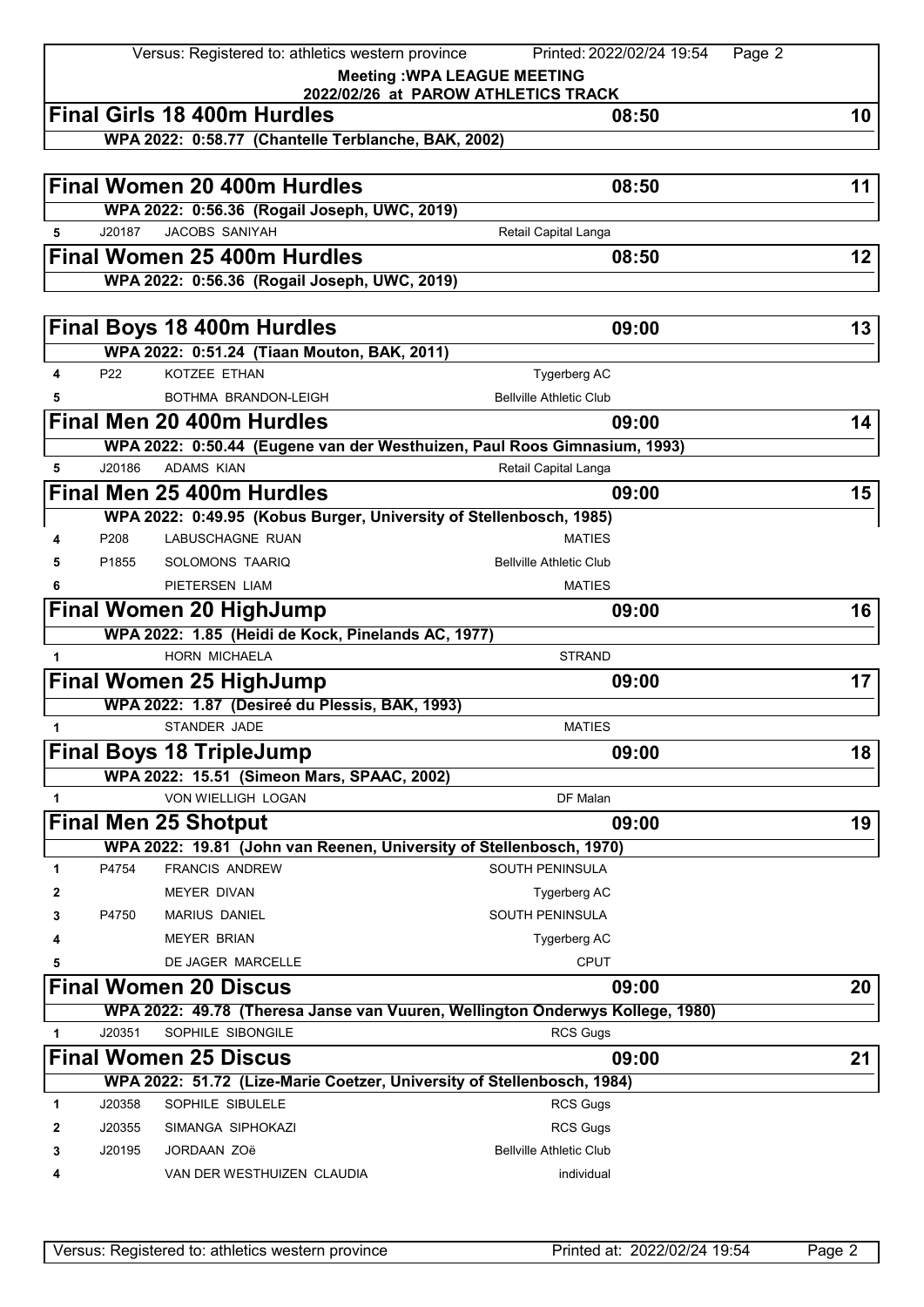|              |        | Versus: Registered to: athletics western province               | Printed: 2022/02/24 19:54                                                        | Page 3          |
|--------------|--------|-----------------------------------------------------------------|----------------------------------------------------------------------------------|-----------------|
|              |        |                                                                 | <b>Meeting: WPA LEAGUE MEETING</b>                                               |                 |
|              |        |                                                                 | 2022/02/26 at PAROW ATHLETICS TRACK                                              |                 |
|              |        | Final Girls 16 1500m                                            | 09:15                                                                            | 22              |
|              |        |                                                                 | WPA 2022: 04:36.58 (Daniel Victor, University of Stellenbosch, 1994)             |                 |
| 1            |        | THYS CHANTé                                                     | <b>DURBAC</b>                                                                    |                 |
| 2            |        | <b>GOLIATH MIA</b>                                              | <b>BERGHS</b>                                                                    |                 |
|              |        | Final Girls 18 1500m                                            | 09:23                                                                            | 23              |
|              |        | WPA 2022: 04:18.10 (Elana van Zyl, Robertson High School, 1982) |                                                                                  |                 |
| 1            |        | LINDERS J                                                       | Eersterivier AC                                                                  |                 |
| 2            |        | <b>HOORN TAMIA</b>                                              | DURBAC                                                                           |                 |
| 3            |        | <b>WILLIAMS SHANEY</b>                                          | Eersterivier AC                                                                  |                 |
|              |        | <b>Final Women 20 Polevault</b>                                 | 09:30                                                                            | 24              |
|              |        | WPA 2022: 4.05 (Annelie van Wyk, TAK, 2002)                     |                                                                                  |                 |
|              |        |                                                                 |                                                                                  |                 |
|              |        | <b>Final Women 25 Polevault</b>                                 | 09:30                                                                            | 25              |
|              |        | WPA 2022: 4.05 (Annelie van Wyk, TAK, 2002)                     |                                                                                  |                 |
|              |        |                                                                 |                                                                                  |                 |
|              |        | Final Women 20 1500m                                            | 09:31                                                                            | 26              |
|              |        |                                                                 | WPA 2022: 04:10.60 (Tanya Peckham, University of Stellenbosch, 1985)             |                 |
| 1            | J20248 | JOOSTE TAMICA                                                   | University of the Western Cape                                                   |                 |
|              |        | Final Women 25 1500m                                            | 09:31                                                                            | 27              |
|              |        |                                                                 | WPA 2022: 04:02.15 (Elana Meyer (neé van Zyl), University of Stellenbosch, 1992) |                 |
| 1            | P736   | <b>GRIFFITHS KOBIE</b>                                          | <b>NEDRC</b>                                                                     |                 |
| $\mathbf{2}$ | P261   | ROSSOUW LARA                                                    | <b>MATIES</b>                                                                    |                 |
| 3            |        | VISSER ANIKA                                                    | <b>Bellville Athletic Club</b>                                                   |                 |
|              |        | Final Boys 16 1500m                                             | 09:39                                                                            | 28              |
|              |        | WPA 2022: 04:00.50 (Conrad Tesnar, Paul Roos Gimnasium, 1990)   |                                                                                  |                 |
| 1            |        | <b>OPPERMAN JAIDON</b>                                          | Eersterivier AC                                                                  |                 |
| 2            | J20130 | <b>MBATSA ASAKHE</b>                                            | Kway VOB                                                                         |                 |
| 3            | J20227 | DANIELS AIDEN-LEE                                               | KUILAC                                                                           |                 |
|              |        | <b>MCWILLIAM TROY</b>                                           | <b>RBH</b>                                                                       |                 |
| 5            | J20133 | <b>BHEBHA SIVE</b>                                              | Kway VOB                                                                         |                 |
|              |        |                                                                 | 09:45                                                                            | 29              |
|              |        | <b>Final Girls 16 LongJump</b>                                  |                                                                                  |                 |
|              |        | WPA 2022: 5.83 (Carla Johnson, SPAAC, 2012)                     |                                                                                  |                 |
|              |        |                                                                 |                                                                                  |                 |
|              |        | <b>Final Girls 18 LongJump</b>                                  | 09:45                                                                            | 30              |
|              |        | WPA 2022: 6.20 (Luzaan du Preez, TAK, 1988)                     |                                                                                  |                 |
|              |        |                                                                 |                                                                                  |                 |
|              |        | Final Boys 18 1500m                                             | 09:47                                                                            | 31              |
| 1            |        | <b>CONRADIE JEAN</b>                                            | PRLVAL                                                                           |                 |
|              |        |                                                                 |                                                                                  |                 |
| 2            |        | <b>HURLING MJ</b>                                               | <b>FAIRHS</b>                                                                    |                 |
| 3            |        | VAN SCHALKWYK SODICK                                            | <b>BOLCOR</b>                                                                    |                 |
|              |        | JACOBS JAHIEM                                                   | Eersterivier AC                                                                  |                 |
| 5            |        | <b>KLAAS LIHLE</b>                                              | PRLVAL                                                                           |                 |
|              |        | JAHIEM KEENAN                                                   | Eersterivier AC                                                                  |                 |
|              |        | <b>Final Men 20 1500m</b>                                       | 09:55                                                                            | 32 <sub>2</sub> |
|              |        |                                                                 |                                                                                  |                 |
| 1            |        | <b>WALDIEN XAVIER</b>                                           | Retail Capital Langa                                                             |                 |
| 2            |        | DU PLESSIS TJAARD                                               | <b>NEDRC</b>                                                                     |                 |
|              |        | Versus: Registered to: athletics western province               | Printed at: 2022/02/24 19:54                                                     | Page 3          |
|              |        |                                                                 |                                                                                  |                 |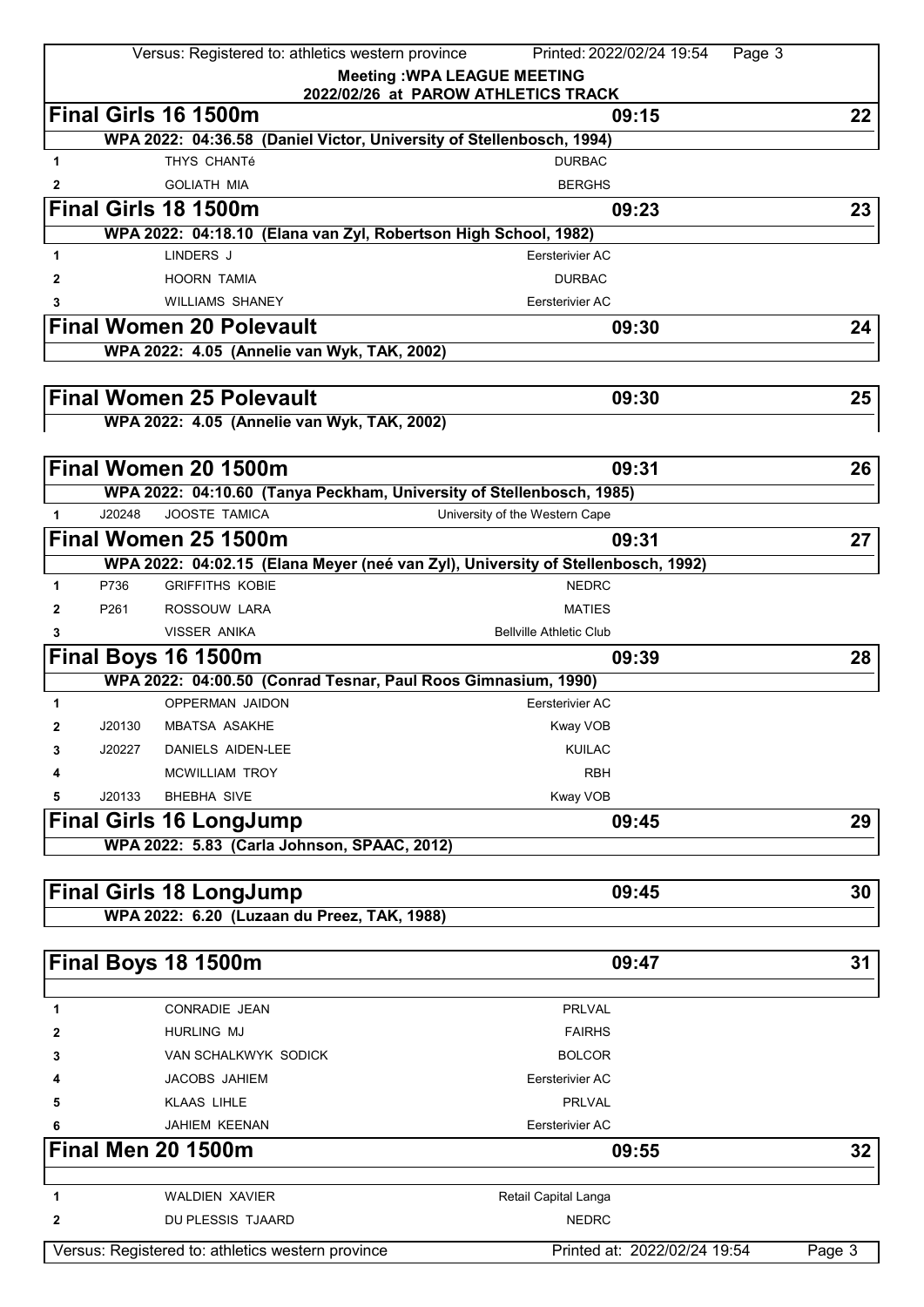|                                                                                         |               | WPA 2022: 21.34 (Kyle Appel, BAK, 2013)           |                                                                       |        |    |
|-----------------------------------------------------------------------------------------|---------------|---------------------------------------------------|-----------------------------------------------------------------------|--------|----|
|                                                                                         |               | Final Boys 16 200m                                | 10:21                                                                 |        | 39 |
| 1                                                                                       |               | APPIES RALSTON                                    | <b>Bellville Athletic Club</b>                                        |        |    |
|                                                                                         |               |                                                   | WPA 2022: 2.25 (Breyton Poole, Helderberg Harriers AC, 2017)          |        |    |
|                                                                                         |               | <b>Final Men 20 HighJump</b>                      | 10:15                                                                 |        | 38 |
| 6                                                                                       |               | <b>GOLIATH MIA</b>                                | <b>BERGHS</b>                                                         |        |    |
| 5                                                                                       |               | <b>HENDRICKS SHAKIRA</b>                          | <b>Bellville Athletic Club</b>                                        |        |    |
| 4                                                                                       |               | NDEMBOLI PATRICIA NZITA                           | <b>WITHS</b>                                                          |        |    |
|                                                                                         |               | WPA 2022: 24.40 (Chantelle Terblanche, BAK, 2000) |                                                                       |        |    |
|                                                                                         |               | Final Girls 16 200m                               | 10:15                                                                 |        | 37 |
| 19                                                                                      |               | <b>SPONDO NEVILLE</b>                             | Eersterivier AC                                                       |        |    |
| 18                                                                                      |               | LENTSWE BRENDON                                   | University of the Western Cape                                        |        |    |
| 17                                                                                      |               | <b>CLOETE DONVEITHO</b>                           | <b>HELHAR</b>                                                         |        |    |
| 16                                                                                      | P1510         | <b>GIBSON MICHAEL</b>                             | <b>Fish Hoek Athletics Club</b>                                       |        |    |
| 15                                                                                      |               | KOTZE AUBREY                                      | Eersterivier AC                                                       |        |    |
| 14                                                                                      | P1779         | <b>BRUINERS JASON</b>                             | <b>METAC</b>                                                          |        |    |
| 13                                                                                      | P124          | SOLOMONS DULLAN                                   | AA                                                                    |        |    |
| 12                                                                                      | P3591         | <b>BAILEY JASON</b>                               | Groot Constantia                                                      |        |    |
| 11                                                                                      |               | SEPTEMBER FRANKLIN                                | <b>DURBAC</b>                                                         |        |    |
| 10                                                                                      | P716          | <b>BESTENBIER OSCAR</b>                           | <b>NEDRC</b>                                                          |        |    |
| 9                                                                                       |               | <b>KRIEGER CHARL</b>                              | <b>TOPF</b>                                                           |        |    |
| 8                                                                                       |               | RATZ ROWHALDO                                     | AA                                                                    |        |    |
| 7                                                                                       | J20237        | <b>JOOSTE SHERWIN</b>                             | University of the Western Cape                                        |        |    |
| 6                                                                                       | P717          | <b>BESTENBIER AUSTIN</b>                          | <b>NEDRC</b>                                                          |        |    |
| 5                                                                                       |               | <b>HAMMOND CALVIN</b>                             | <b>NEDRC</b>                                                          |        |    |
| 4                                                                                       | P2916         | <b>LOTT KEATON</b>                                | <b>Brimstone Itheko</b>                                               |        |    |
| 3                                                                                       |               | VISSER YULLEN                                     |                                                                       |        |    |
| 2                                                                                       |               |                                                   | Eersterivier AC                                                       |        |    |
| 1                                                                                       | P3070<br>P945 | <b>HUGHES BRANDON</b>                             | <b>CPUT</b><br><b>CELTIC</b>                                          |        |    |
|                                                                                         |               | SOLDAKA SIBONISO                                  | WPA 2022: 03:33.56 (Johan Landsman, University of Stellenbosch, 1993) |        |    |
|                                                                                         |               | <b>Final Men 25 1500m</b>                         | 10:03                                                                 |        | 36 |
|                                                                                         |               |                                                   |                                                                       |        |    |
|                                                                                         |               |                                                   | WPA 2022: 47.16 (Theresa Janse van Vuuren, Paarl AC, 1978)            |        |    |
|                                                                                         |               | <b>Final Girls 18 Discus</b>                      | 10:00                                                                 |        | 35 |
| 1                                                                                       | J20141        | <b>SOEKOE PIETER</b>                              | <b>Bellville Athletic Club</b>                                        |        |    |
|                                                                                         |               | WPA 2022: 75.72 (Rocco van Rooyen, TAK, 2011)     |                                                                       |        |    |
|                                                                                         |               | <b>Final Men 20 Javelin</b>                       | 10:00                                                                 |        | 34 |
| 1                                                                                       | J20141        | <b>SOEKOE PIETER</b>                              | <b>Bellville Athletic Club</b>                                        |        |    |
|                                                                                         |               | WPA 2022: 18.30 (Zane Weir, UCT, 2014)            |                                                                       |        |    |
|                                                                                         |               | <b>Final Men 20 Shotput</b>                       | 10:00                                                                 |        | 33 |
| 9                                                                                       |               | <b>SALI LUBABALO</b>                              | Eersterivier AC                                                       |        |    |
| 8                                                                                       |               | <b>MILES ETHAN</b>                                | Eersterivier AC                                                       |        |    |
| 7                                                                                       | J20868        | <b>JALI LUBABALO</b>                              | <b>RCS Gugs</b>                                                       |        |    |
| 6                                                                                       |               | ABRAHAMS RETHON                                   | Eersterivier AC                                                       |        |    |
| 5                                                                                       |               | CHEPAPE TUMELO                                    | Kway VOB                                                              |        |    |
| 4                                                                                       |               | RUDOLPH DYLAN                                     | <b>Bellville Athletic Club</b>                                        |        |    |
| 3                                                                                       |               | YZELLE MARNO                                      | individual                                                            |        |    |
|                                                                                         |               |                                                   | 2022/02/26 at PAROW ATHLETICS TRACK                                   |        |    |
| Versus: Registered to: athletics western province<br><b>Meeting: WPA LEAGUE MEETING</b> |               |                                                   |                                                                       |        |    |
|                                                                                         |               |                                                   | Printed: 2022/02/24 19:54                                             | Page 4 |    |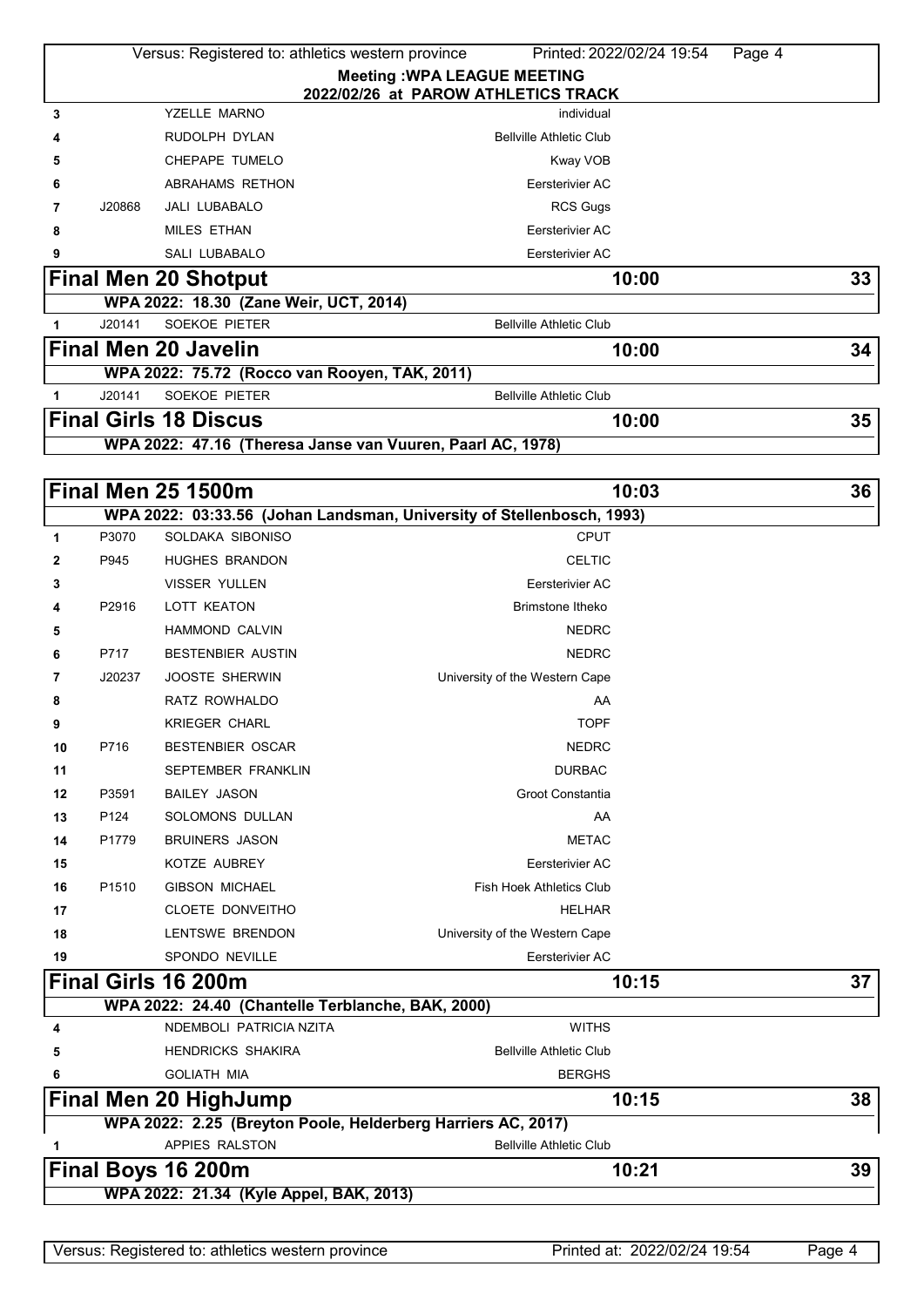|   |                                           | Versus: Registered to: athletics western province                     |                                                                           | Printed: 2022/02/24 19:54<br>Page 5 |    |  |  |
|---|-------------------------------------------|-----------------------------------------------------------------------|---------------------------------------------------------------------------|-------------------------------------|----|--|--|
|   |                                           |                                                                       | <b>Meeting: WPA LEAGUE MEETING</b><br>2022/02/26 at PAROW ATHLETICS TRACK |                                     |    |  |  |
|   |                                           | Final Girls 18 200m                                                   |                                                                           | 10:30                               | 40 |  |  |
|   |                                           | WPA 2022: 24.25 (Janice Josephs, Ridgeville AC, 1999)                 |                                                                           |                                     |    |  |  |
| 4 |                                           | <b>SWARTS LOUWEN</b>                                                  | <b>PRLVAL</b>                                                             |                                     |    |  |  |
| 5 | J20185                                    | <b>JACOBS THARWAT</b>                                                 | Retail Capital Langa                                                      |                                     |    |  |  |
|   |                                           | Final Boys 18 200m                                                    |                                                                           | 10:36                               | 41 |  |  |
|   |                                           | WPA 2022: 20.57 (Kyle Appel, BAK, 2015)                               |                                                                           |                                     |    |  |  |
| 3 |                                           | KUDAKWASHE DELAN                                                      | <b>PLUMHS</b>                                                             |                                     |    |  |  |
|   | J20207                                    | LEHMENSICH CHRISTIAAN                                                 | <b>Bellville Athletic Club</b>                                            |                                     |    |  |  |
| 5 |                                           | <b>HENDRICKS NA EEM</b>                                               | <b>PLUMHS</b>                                                             |                                     |    |  |  |
| 6 | J20035                                    | KINNEAR NOAH                                                          | <b>Bellville Athletic Club</b>                                            |                                     |    |  |  |
| 7 |                                           | PERRANG CALEB JONATHAN                                                | University of the Western Cape                                            |                                     |    |  |  |
| 8 |                                           | EBRAHIM ISHRAAQ                                                       | University of the Western Cape                                            |                                     |    |  |  |
|   |                                           | Final Women 20 LongJump                                               |                                                                           | 10:45                               | 42 |  |  |
|   |                                           | WPA 2022: 6.54 (Luzaan du Preez, TAK, 1990)                           |                                                                           |                                     |    |  |  |
| 1 | J20025                                    | DU PLESSIS STEFANI                                                    | <b>Bellville Athletic Club</b>                                            |                                     |    |  |  |
|   |                                           | <b>Final Women 25 LongJump</b>                                        |                                                                           | 10:45                               | 43 |  |  |
|   |                                           | WPA 2022: 6.54 (Luzaan du Preez, TAK, 1990)                           |                                                                           |                                     |    |  |  |
| 1 | P5738                                     | <b>DUNCAN LENé</b>                                                    | Tygerberg AC                                                              |                                     |    |  |  |
| 2 |                                           | SNYMAN FATIEMA                                                        | Retail Capital Langa                                                      |                                     |    |  |  |
| 3 |                                           | NGOMA BRICIA                                                          | Tygerberg AC                                                              |                                     |    |  |  |
|   |                                           | <b>BASSON MIEKE</b>                                                   | <b>MATIES</b>                                                             |                                     |    |  |  |
|   |                                           | <b>Final Women 20 200m</b>                                            |                                                                           | 10:48                               | 44 |  |  |
|   |                                           | WPA 2022: 23.19 (Esmari le Roux, BAK, 1994)<br><b>ISAACS ZO-MELDA</b> |                                                                           |                                     |    |  |  |
| 3 |                                           | <b>DU PLESSIS STEFANI</b>                                             | University of the Western Cape                                            |                                     |    |  |  |
|   | J20025<br>J20183                          |                                                                       | <b>Bellville Athletic Club</b>                                            |                                     |    |  |  |
| 5 |                                           | LEE-SLEE DAYSIE<br><b>IMBA ESTER</b>                                  | Retail Capital Langa<br><b>WITHS</b>                                      |                                     |    |  |  |
| 6 |                                           | Final Women 25 200m                                                   |                                                                           |                                     |    |  |  |
|   |                                           |                                                                       |                                                                           | 10:52                               | 45 |  |  |
| 3 | P2043                                     | <b>BYMAN LAURE</b>                                                    | University of the Western Cape                                            |                                     |    |  |  |
| 4 |                                           | DU TOIT NIENKA                                                        | <b>MATIES</b>                                                             |                                     |    |  |  |
| 5 |                                           | POOLER ENYA                                                           | <b>MATIES</b>                                                             |                                     |    |  |  |
| 6 | P2041                                     | <b>KLERK KAYLIN</b>                                                   | University of the Western Cape                                            |                                     |    |  |  |
| 7 | P1844                                     | KOTZE RETHA                                                           | <b>Bellville Athletic Club</b>                                            |                                     |    |  |  |
|   |                                           | Final Men 20 200m                                                     |                                                                           | 11:00                               | 46 |  |  |
|   |                                           | WPA 2022: 20.55 (Marcus la Grange, BAK, 1986)                         |                                                                           |                                     |    |  |  |
| 2 | J20142                                    | SOCHOP KEANAN                                                         | <b>Bellville Athletic Club</b>                                            |                                     |    |  |  |
| 3 | J40017                                    | LOUW KIEREN                                                           | <b>FITFA</b>                                                              |                                     |    |  |  |
| 4 |                                           | <b>BUCK LIAM</b>                                                      | University of the Western Cape                                            |                                     |    |  |  |
| 5 |                                           | RAMPHABANA MPHO                                                       | <b>UCT</b>                                                                |                                     |    |  |  |
| 6 |                                           | MAHADJIR ABDELMADJID MAHAMAT                                          | <b>ASPAC</b>                                                              |                                     |    |  |  |
| 7 |                                           | <b>CUMMINGS WASHINGTON</b>                                            | Brimstone Itheko                                                          |                                     |    |  |  |
| 8 |                                           | <b>MWAPE GEDEON</b>                                                   | <b>PLUMHS</b>                                                             |                                     |    |  |  |
|   |                                           | <b>Final Girls 16 Polevault</b>                                       |                                                                           | 11:00                               | 47 |  |  |
|   | WPA 2022: 3.75 (Sylma Jordaan, TAK, 2000) |                                                                       |                                                                           |                                     |    |  |  |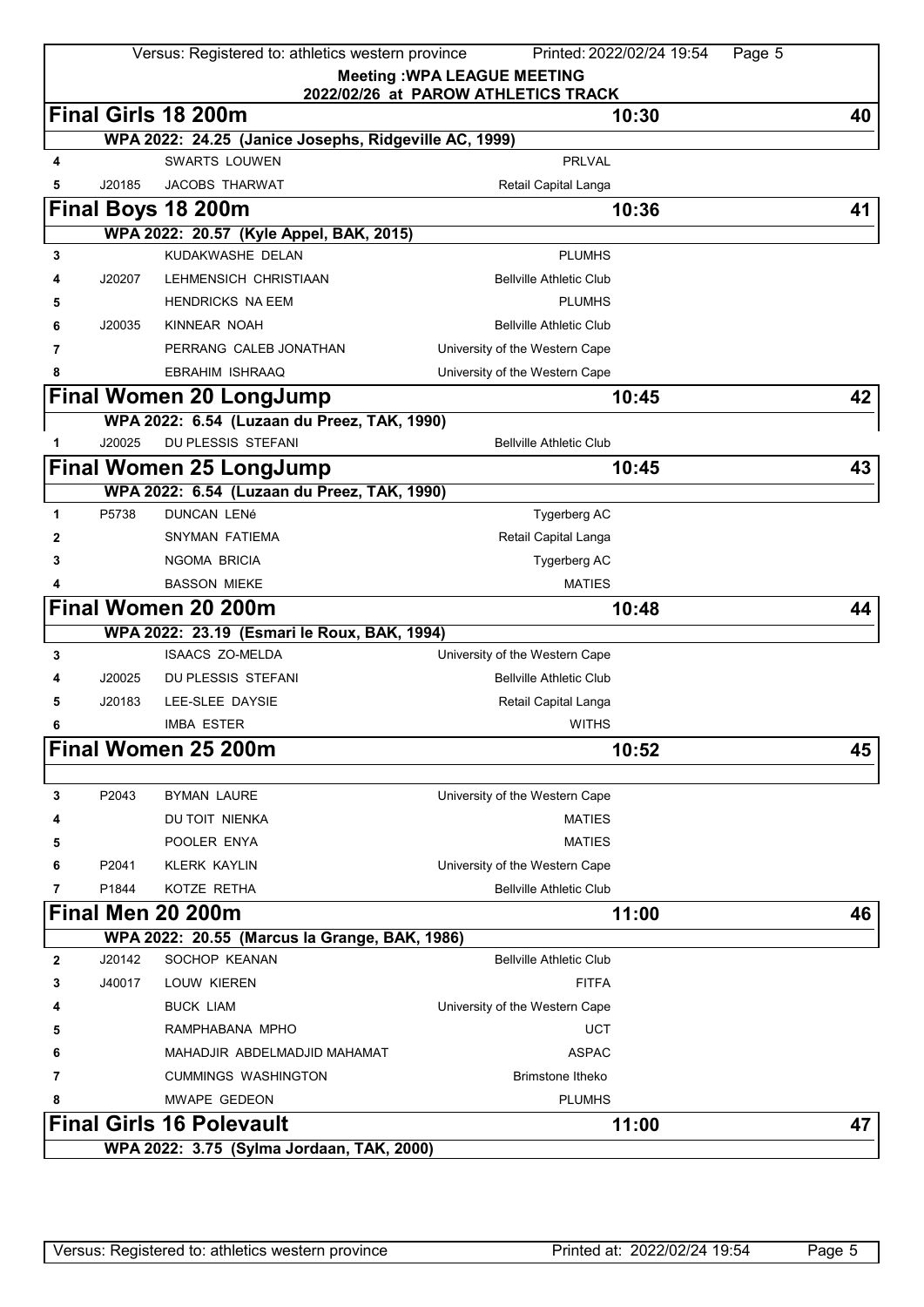Versus: Registered to: athletics western province Printed: 2022/02/24 19:54 Page 6

**Meeting :WPA LEAGUE MEETING 2022/02/26 at PAROW ATHLETICS TRACK**

|              |                   | <b>Final Girls 18 Polevault</b>                   | 11:00                          | 48     |
|--------------|-------------------|---------------------------------------------------|--------------------------------|--------|
|              |                   | WPA 2022: 3.95 (Annelie van Wyk, TAK, 1999)       |                                |        |
|              |                   |                                                   |                                |        |
|              |                   | <b>Final Women 20 Shotput</b>                     | 11:00                          | 49     |
|              |                   | WPA 2022: 16.47 (Maranelle du Toit, BAK, 1997)    |                                |        |
| 1            | J20351            | SOPHILE SIBONGILE                                 | <b>RCS Gugs</b>                |        |
| $\mathbf{2}$ |                   | KAMBIKAMBI KARABO                                 | <b>UCT</b>                     |        |
| 3            | J20025            | DU PLESSIS STEFANI                                | <b>Bellville Athletic Club</b> |        |
|              |                   | <b>Final Women 25 Shotput</b>                     | 11:00                          | 50     |
|              |                   | WPA 2022: 17.08 (Maranelle du Toit, BAK, 2002)    |                                |        |
| 1            | J20358            | SOPHILE SIBULELE                                  | <b>RCS Gugs</b>                |        |
| 2            |                   | <b>SMIT KAYLA</b>                                 | <b>Bellville Athletic Club</b> |        |
| 3            | J20355            | SIMANGA SIPHOKAZI                                 | <b>RCS Gugs</b>                |        |
| 4            | J20195            | <b>JORDAAN ZOë</b>                                | <b>Bellville Athletic Club</b> |        |
| 5            |                   | DU TOIT NIENKA                                    | <b>MATIES</b>                  |        |
|              |                   | <b>Final Men 25 Javelin</b>                       | 11:00                          | 51     |
|              |                   | WPA 2022: 87.62 (Rocco van Rooyen, BAK, 2020)     |                                |        |
| 1            | P4750             | <b>MARIUS DANIEL</b>                              | <b>SOUTH PENINSULA</b>         |        |
| $\mathbf{2}$ |                   | VAN LILL GERT RUTGER                              | University of the Western Cape |        |
|              |                   | <b>Final Boys 18 Discus</b>                       | 11:00                          | 52     |
|              |                   | WPA 2022: 54.86 (Dirk Hanekom, Strand AC, 1983)   |                                |        |
| 1            | J20350            | SOPHILE MBULELO                                   | <b>RCS Gugs</b>                |        |
| $\mathbf{2}$ | J20200            | <b>BURGESS JORDAN</b>                             | <b>Bellville Athletic Club</b> |        |
|              |                   | Final 1 of 3 Men 25 200m                          | 11:15                          | 53     |
|              |                   | WPA 2022: 20.35 (Marcus la Grange, BAK, 2000)     |                                |        |
| $\mathbf{2}$ |                   | KALAYA SHINTU                                     | <b>Brimstone Itheko</b>        |        |
| 3            | P2479             | <b>MENTOOR RICARDO</b>                            | <b>Bellville Athletic Club</b> |        |
|              |                   | <b>BUGAN NATHAN</b>                               | University of the Western Cape |        |
| 5            | P <sub>24</sub>   | <b>GABIER LUQMAAN</b>                             | University of the Western Cape |        |
| 6            |                   | <b>ISMAIL TAURIQ</b>                              | Brimstone Itheko               |        |
| 7            |                   | VAN WYK IMRAAN CASSIEM                            | <b>CPUT</b>                    |        |
| 8            |                   | <b>MUKUNA MARCO</b>                               | <b>UCT</b>                     |        |
|              |                   | Final 2 of 3 Men 25 200m                          | 11:15                          | 53     |
|              |                   | WPA 2022: 20.35 (Marcus la Grange, BAK, 2000)     |                                |        |
| 1            | P1602             | MOLETSANE RORISANG                                | <b>CPUT</b>                    |        |
| 2            | P5743             | <b>EWERS JOSHUA</b>                               | Tygerberg AC                   |        |
| 3            | P1604             | <b>TUIS NATHI</b>                                 | <b>CPUT</b>                    |        |
|              |                   | SAMANGA ANGELO SMANGALISO                         | University of the Western Cape |        |
| 5            | J20929            | PRETORIUS MATT                                    | Brimstone Itheko               |        |
| 6            |                   | ABRAHAMS UZAIR                                    | Brimstone Itheko               |        |
| 7            | P5744             | <b>CAMERON KURT</b>                               | Tygerberg AC                   |        |
| 8            | P <sub>1620</sub> | DU PLESSIS MATTHEW                                | <b>HELHAR</b>                  |        |
|              |                   | Final 3 of 3 Men 25 200m                          | 11:15                          | 53     |
|              |                   | WPA 2022: 20.35 (Marcus la Grange, BAK, 2000)     |                                |        |
| 1            |                   | <b>BERGSREDT ASHWYNE</b>                          | University of the Western Cape |        |
| 2            |                   | PIETERSEN LIAM                                    | <b>MATIES</b>                  |        |
| 3            | P5741             | <b>RUITERS CURT</b>                               | Tygerberg AC                   |        |
| 4            |                   | <b>ISAACS JERMAINE</b>                            | <b>MATIES</b>                  |        |
|              |                   |                                                   |                                |        |
|              |                   | Versus: Registered to: athletics western province | Printed at: 2022/02/24 19:54   | Page 6 |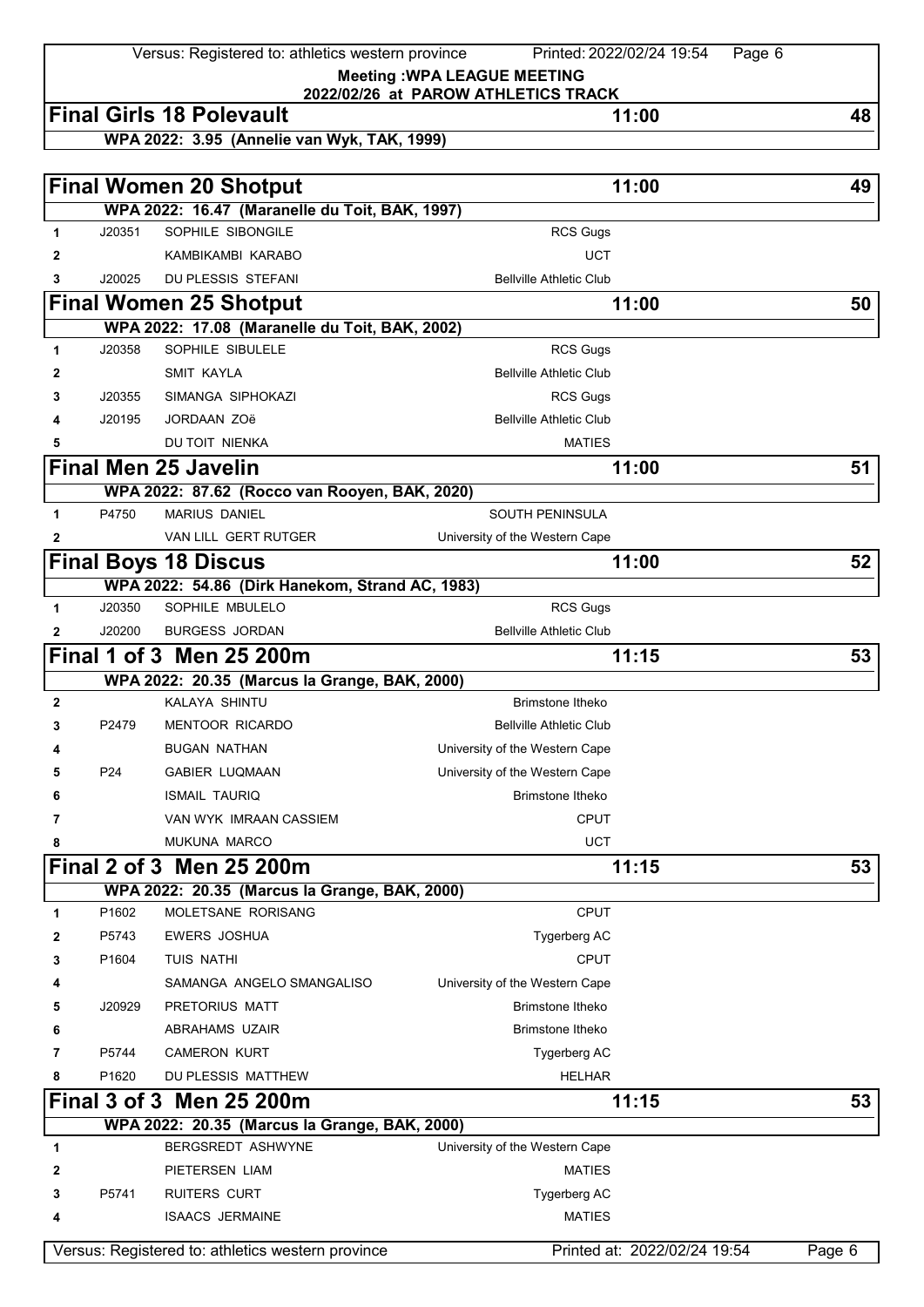|              |                   | Versus: Registered to: athletics western province                   | Printed: 2022/02/24 19:54                                                 | Page 7 |        |
|--------------|-------------------|---------------------------------------------------------------------|---------------------------------------------------------------------------|--------|--------|
|              |                   |                                                                     | <b>Meeting: WPA LEAGUE MEETING</b><br>2022/02/26 at PAROW ATHLETICS TRACK |        |        |
| 5            |                   | <b>DANIELS GARDON</b>                                               | Retail Capital Langa                                                      |        |        |
| 6            |                   | DE VOS MACDONALD                                                    | University of the Western Cape                                            |        |        |
| 7            | P <sub>1598</sub> | NONGAWUZA WANDILE BENJAMIN                                          | <b>CPUT</b>                                                               |        |        |
| 8            |                   | CAESAR JUREAUX                                                      | Tygerberg AC                                                              |        |        |
|              |                   | Final Girls 16 1500m SteepleChase                                   | 11:30                                                                     |        | 54     |
|              |                   | WPA 2022: 05:42.72 (Anika Visser, BAK, 2020)                        |                                                                           |        |        |
|              |                   |                                                                     |                                                                           |        |        |
|              |                   | Final Boys 16 1500m SteepleChase                                    | 11:30                                                                     |        | 55     |
|              |                   | WPA 2022: 04:28.09 (Shaun Zuzani, New Balance AC, 2004)             |                                                                           |        |        |
|              |                   |                                                                     |                                                                           |        |        |
|              |                   | <b>Final Men 25 HighJump</b>                                        | 11:30                                                                     |        | 56     |
|              |                   | WPA 2022: 2.27 (Gavin Lendis, SPAAC, 1997)                          |                                                                           |        |        |
| 1            |                   | MASUKU SIYANDA                                                      | <b>CPUT</b>                                                               |        |        |
|              |                   | <b>Final Girls 18 2000m SteepleChase</b>                            | 11:40                                                                     |        | 57     |
|              |                   | WPA 2022: 07:17.34 (Nadine Visser, BAK, 2020)                       |                                                                           |        |        |
|              |                   |                                                                     |                                                                           |        |        |
|              |                   | <b>Final Men 20 LongJump</b>                                        | 11:45                                                                     |        | 58     |
|              |                   | WPA 2022: 7.80 (Marcus la Grange, BAK, 1995)                        |                                                                           |        |        |
| $\mathbf{1}$ |                   | TITO ISMA-EEL                                                       | University of the Western Cape                                            |        |        |
| 2            |                   | <b>WALTERS ZANE</b>                                                 | <b>Bellville Athletic Club</b>                                            |        |        |
|              |                   | Final Men 25 LongJump                                               | 11:45                                                                     |        | 59     |
|              |                   | WPA 2022: 7.80 (Marcus la Grange, BAK, 1995)                        |                                                                           |        |        |
| $\mathbf{1}$ |                   | <b>SEKOME LUCKY</b>                                                 | <b>CPUT</b>                                                               |        |        |
| 2            |                   | <b>GREEN KYLE</b>                                                   | University of the Western Cape                                            |        |        |
| 3            | P4195             | <b>FIELD JAMIE</b>                                                  | <b>Ultra Athletics Club</b>                                               |        |        |
| 4            | P4754             | <b>FRANCIS ANDREW</b>                                               | <b>SOUTH PENINSULA</b>                                                    |        |        |
| 5            |                   | VAN WYK IMRAAN CASSIEM                                              | <b>CPUT</b>                                                               |        |        |
| 6            | P4194             | MANASSE MIKHAIL                                                     | <b>Ultra Athletics Club</b>                                               |        |        |
| 7            | P207              | <b>FAROA TRISTAN</b>                                                | <b>MATIES</b>                                                             |        |        |
|              |                   | Final Boys 18 2000m SteepleChase                                    | 11:52                                                                     | 83.8cm | 60     |
|              |                   | WPA 2022: 06:32.10 (Ameron Cona, Bottelary AC, 2020)                |                                                                           |        |        |
| 1            |                   | PETERSEN SHAUN                                                      | <b>DURBAC</b>                                                             |        |        |
| 2            |                   | <b>STRYDOM PAUL</b>                                                 | <b>PRLVAL</b>                                                             |        |        |
|              |                   | <b>Final Boys 16 Shotput</b>                                        | 12:00                                                                     | 5kg    | 61     |
|              |                   | WPA 2022: 17.85 (JP van der Spuy, BAK, 2001)                        |                                                                           |        |        |
|              |                   |                                                                     |                                                                           |        |        |
|              |                   | <b>Final Boys 18 Javelin</b>                                        | 12:00                                                                     |        | 62     |
|              |                   | WPA 2022: 83.16 (Morné Moolman, BAK, 2011)                          |                                                                           |        |        |
|              |                   |                                                                     |                                                                           |        |        |
|              |                   | <b>Final Men 20 Discus</b>                                          | 12:00                                                                     |        | 63     |
|              |                   | WPA 2022: 55.08 (Karl Ueckermann, BAK, 1993)                        |                                                                           |        |        |
| 1            | J20141            | SOEKOE PIETER                                                       | <b>Bellville Athletic Club</b>                                            |        |        |
|              |                   | <b>Final Men 25 Discus</b>                                          | 12:00                                                                     |        | 64     |
|              |                   | WPA 2022: 68.48 (John van Reenen, University of Stellenbosch, 1975) |                                                                           |        |        |
| 1            |                   | <b>MEYER BRIAN</b>                                                  | Tygerberg AC                                                              |        |        |
| 2            | P4750             | <b>MARIUS DANIEL</b>                                                | <b>SOUTH PENINSULA</b>                                                    |        |        |
| 3            |                   | <b>MEYER DIVAN</b>                                                  | Tygerberg AC                                                              |        |        |
| 4            | P4754             | <b>FRANCIS ANDREW</b>                                               | <b>SOUTH PENINSULA</b>                                                    |        |        |
|              |                   | Versus: Registered to: athletics western province                   | Printed at: 2022/02/24 19:54                                              |        | Page 7 |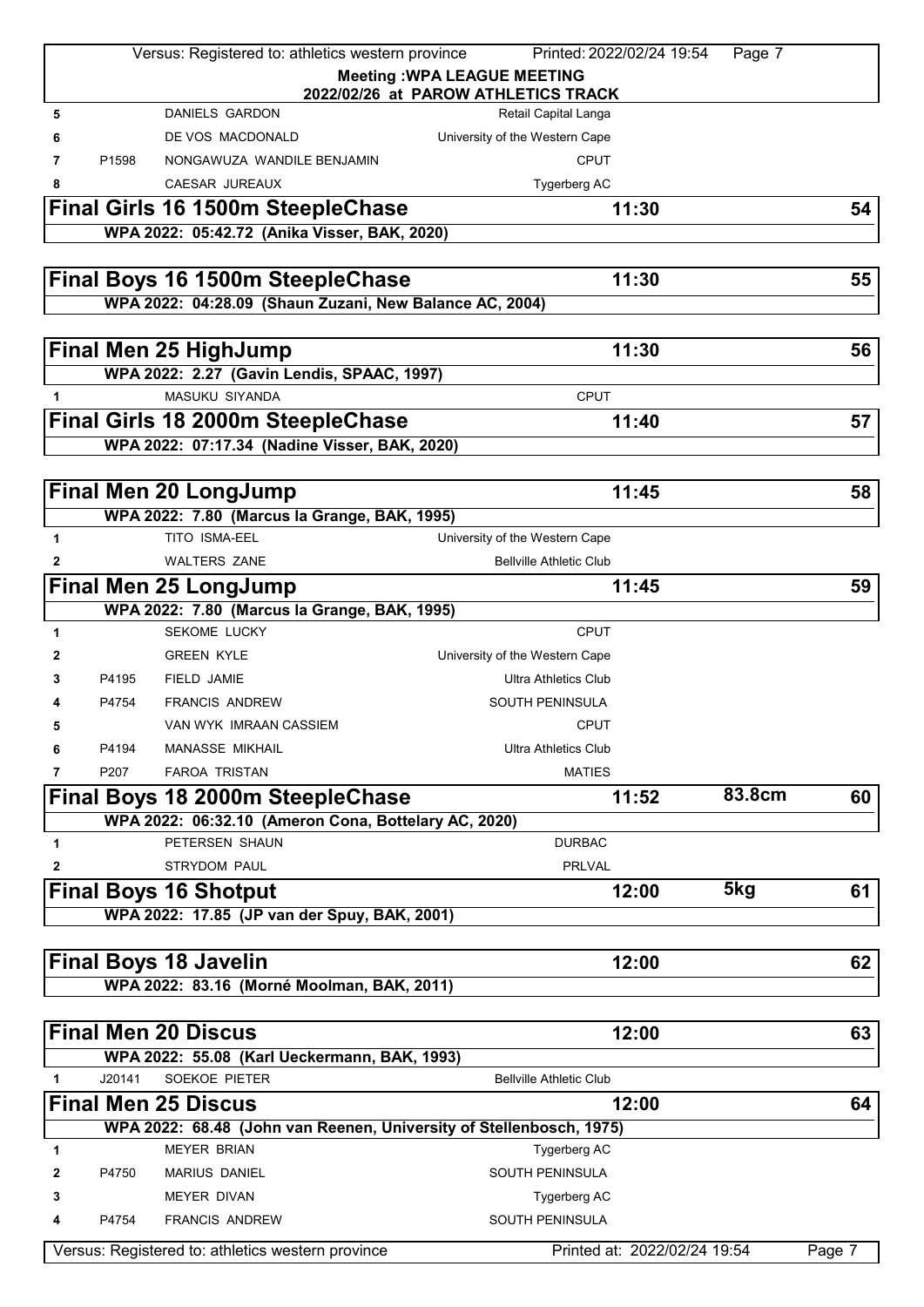|             |                 | Versus: Registered to: athletics western province                             | Printed: 2022/02/24 19:54           | Page 8 |
|-------------|-----------------|-------------------------------------------------------------------------------|-------------------------------------|--------|
|             |                 |                                                                               | <b>Meeting: WPA LEAGUE MEETING</b>  |        |
|             |                 |                                                                               | 2022/02/26 at PAROW ATHLETICS TRACK |        |
|             |                 | Final Women 20 3000m SteepleChase                                             | 12:02                               | 65     |
|             |                 | WPA 2022: 10:46.09 (Destiny Tieties, Adidas AC, 2006)<br><b>VISSER NADINE</b> |                                     |        |
| $\mathbf 1$ | J20630          |                                                                               | <b>Bellville Athletic Club</b>      |        |
| 2           |                 | <b>MKUNGELA BUHLE</b>                                                         | <b>KENHS</b>                        |        |
| 3           |                 | <b>CILLIERS MARIETJIE</b>                                                     | <b>PRLVAL</b>                       |        |
|             |                 | Final Men 20 3000m SteepleChase                                               | 12:02                               | 66     |
|             |                 | WPA 2022: 08:42.86 (Anthony Godongwana, Celtic Harriers AC, 2003)             |                                     |        |
|             |                 |                                                                               |                                     |        |
|             |                 | Final Men 25 3000m SteepleChase                                               | 12:17                               | 67     |
|             |                 | WPA 2022: 08:29.30 (Johan Daffue, University of Stellenbosch, 1981)           |                                     |        |
| 1           |                 | <b>SEPTEMBER FRANKLIN</b>                                                     | <b>DURBAC</b>                       |        |
| 2           |                 | KOOPMAN JASON                                                                 | University of the Western Cape      |        |
|             |                 | Final Women 25 3000m SteepleChase                                             | 12:17                               | 68     |
|             |                 | WPA 2022: 10:20.72 (Nolene Conrad, Liberty Nike AC, 2005)                     |                                     |        |
|             |                 |                                                                               |                                     |        |
|             |                 | <b>Final Men 20 Polevault</b>                                                 | 12:30                               | 69     |
|             |                 | WPA 2022: 5.21 (Pieter Brits, University of Stellenbosch, 1994)               |                                     |        |
|             |                 |                                                                               |                                     |        |
|             |                 | <b>Final Men 25 Polevault</b>                                                 | 12:30                               | 70     |
|             |                 | WPA 2022: 5.90 (Okkert Brits, University of Stellenbosch, 1994)               |                                     |        |
|             |                 |                                                                               |                                     |        |
|             |                 | Final Girls 16 400m                                                           | 12:40                               | 71     |
|             |                 | WPA 2022: 0:56.13 (Sonja van der Merwe, TAK, 2007)                            |                                     |        |
|             |                 |                                                                               |                                     |        |
|             |                 | Final Boys 16 400m                                                            | 12:48                               | 72     |
|             |                 | WPA 2022: 0:48.64 (Jayson Weber, BAK, 2016)                                   |                                     |        |
| 5           |                 | PRINCE TIYARN                                                                 | <b>ZWAHS</b>                        |        |
|             |                 | Final Girls 18 400m                                                           | 12:56                               | 73     |
|             |                 | WPA 2022: 0:54.90 (Sonja van der Merwe, TAK, 2009)                            |                                     |        |
|             |                 |                                                                               |                                     |        |
|             |                 | <b>Final Girls 16 HighJump</b>                                                | 13:00                               | 74     |
|             |                 | WPA 2022: 1.81 (Elmarie Gerryts, TAK, 1988)                                   |                                     |        |
| 1           |                 | TITUS ANNEKE                                                                  | <b>PRLVAL</b>                       |        |
| 2           |                 | ROSENSTRAUCH ANYA                                                             | <b>PRLVAL</b>                       |        |
|             |                 | <b>Final Boys 16 LongJump</b>                                                 | 13:00                               | 75     |
|             |                 | WPA 2022: 6.64 (Le Roux van Aarde, Swartland High School, 1992)               |                                     |        |
| 1           |                 | VAN DER MERWE FRANCO                                                          | <b>STELBH</b>                       |        |
| 2           | J20519          | MALLUM SAEED                                                                  | <b>Ultra Athletics Club</b>         |        |
|             |                 | <b>Final Boys 18 LongJump</b>                                                 | 13:00                               | 76     |
|             |                 | WPA 2022: 7.57 (Julian Karolus, TAK, 2005)                                    |                                     |        |
| 1           |                 | NICHOLL ALEXANDER                                                             | DF Malan                            |        |
| 2           |                 | VON WIELLIGH LOGAN                                                            | DF Malan                            |        |
| 3           | P <sub>22</sub> | KOTZEE ETHAN                                                                  | Tygerberg AC                        |        |
|             |                 | <b>Final Boys 18 Shotput</b>                                                  | 13:00                               | 77     |
|             |                 | WPA 2022: 17.63 (JP van der Spuy, BAK, 2003)                                  |                                     |        |
| 1           | J20350          | SOPHILE MBULELO                                                               | <b>RCS Gugs</b>                     |        |
| 2           | J20200          | <b>BURGESS JORDAN</b>                                                         | <b>Bellville Athletic Club</b>      |        |
|             |                 |                                                                               |                                     |        |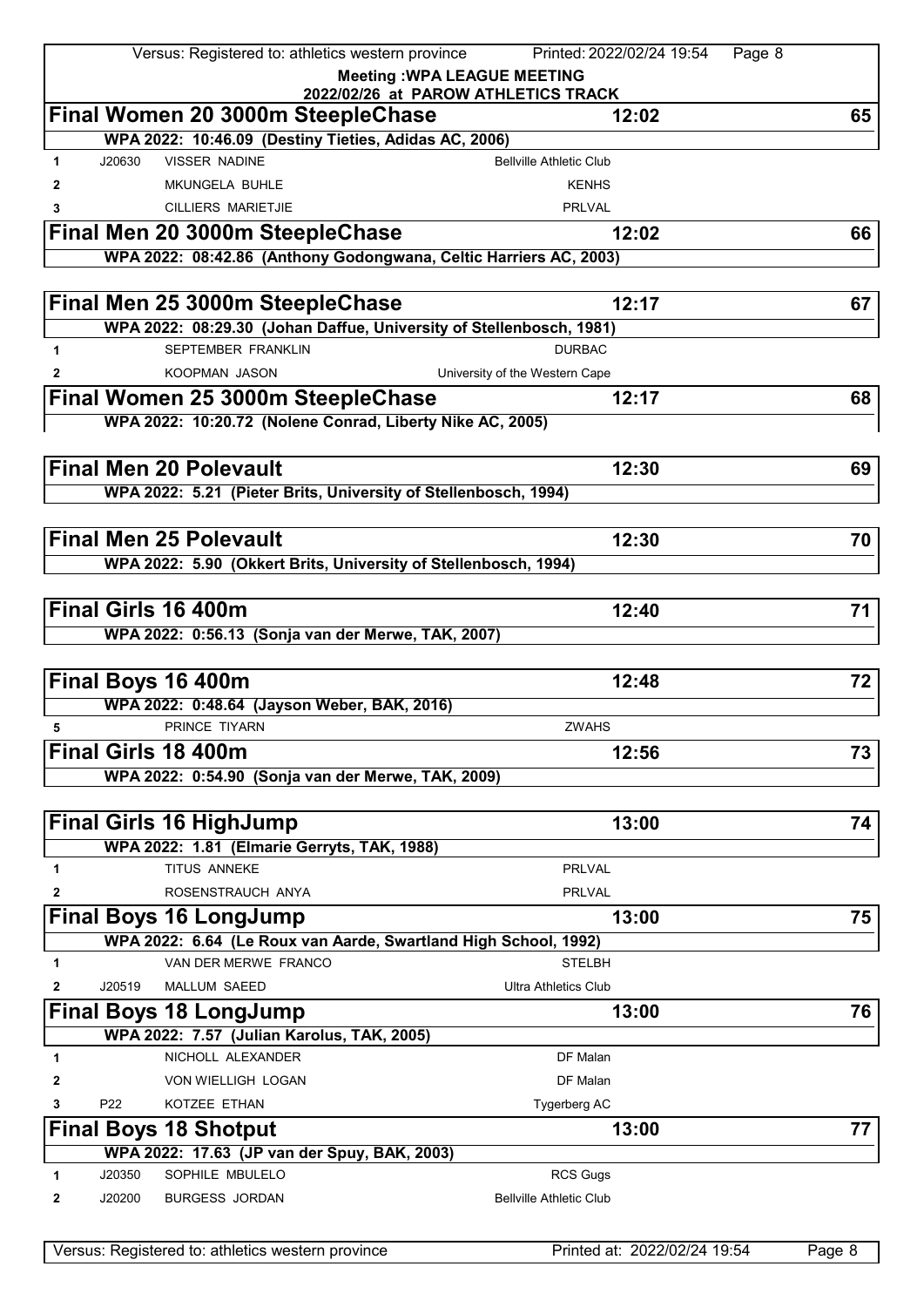| <b>Meeting: WPA LEAGUE MEETING</b><br>2022/02/26 at PAROW ATHLETICS TRACK<br>700g<br><b>Final Boys 16 Javelin</b><br>13:00<br>78<br>WPA 2022: 70.41 (Morné Moolman, BAK, 2009)<br><b>HEUSER JOHAN</b><br><b>Bellville Athletic Club</b><br>1<br>J20039<br>VAN DER MERWE FRANCO<br><b>STELBH</b><br>2<br>1kg<br><b>Final Girls 16 Discus</b><br>13:00<br>79<br>WPA 2022: 40.20 (Maranelle du Toit, BAK, 1993)<br>Final Boys 18 400m<br>13:04<br>80<br>WPA 2022: 0:46.66 (Mark van Soest, TAK, 1999)<br>PERRANG CALEB JONATHAN<br>4<br>University of the Western Cape<br><b>NEDRC</b><br>J20168<br>ROMAN JORDAN<br>5<br>P22<br>KOTZEE ETHAN<br>Tygerberg AC<br>6<br>Final Women 20 400m<br>13:20<br>81<br>WPA 2022: 0:54.06 (Sonja van der Merwe, TAK, 2010)<br>LEE-SLEE DAYSIE<br>J20183<br>5<br>Retail Capital Langa<br>Final Men 20 400m<br>13:28<br>82<br>WPA 2022: 0:46.65 (Kyle Appel, BAK, 2017)<br>J20212<br><b>BOOYSEN OWEN</b><br><b>KUILAC</b><br>1<br>CHEPAPE TUMELO<br>Kway VOB<br>2<br><b>Bellville Athletic Club</b><br>RUDOLPH DYLAN<br>3<br>PLAATJIES DEBRAHANO<br>University of the Western Cape<br>4<br><b>UCT</b><br>RAMPHABANA MPHO<br>5<br>J20186<br><b>ADAMS KIAN</b><br>Retail Capital Langa<br>6<br><b>Bellville Athletic Club</b><br>J20635<br>LOOTS LIAN<br>7<br><b>WALTERS ZANE</b><br><b>Bellville Athletic Club</b><br>8<br>Final Women 25 400m<br>13:40<br>83<br>WPA 2022: 0:52.75 (Sonja van der Merwe, TAK, 2012)<br>P1844<br>KOTZE RETHA<br><b>Bellville Athletic Club</b><br>4 |
|-----------------------------------------------------------------------------------------------------------------------------------------------------------------------------------------------------------------------------------------------------------------------------------------------------------------------------------------------------------------------------------------------------------------------------------------------------------------------------------------------------------------------------------------------------------------------------------------------------------------------------------------------------------------------------------------------------------------------------------------------------------------------------------------------------------------------------------------------------------------------------------------------------------------------------------------------------------------------------------------------------------------------------------------------------------------------------------------------------------------------------------------------------------------------------------------------------------------------------------------------------------------------------------------------------------------------------------------------------------------------------------------------------------------------------------------------------------------------------------------------------------------|
|                                                                                                                                                                                                                                                                                                                                                                                                                                                                                                                                                                                                                                                                                                                                                                                                                                                                                                                                                                                                                                                                                                                                                                                                                                                                                                                                                                                                                                                                                                                 |
|                                                                                                                                                                                                                                                                                                                                                                                                                                                                                                                                                                                                                                                                                                                                                                                                                                                                                                                                                                                                                                                                                                                                                                                                                                                                                                                                                                                                                                                                                                                 |
|                                                                                                                                                                                                                                                                                                                                                                                                                                                                                                                                                                                                                                                                                                                                                                                                                                                                                                                                                                                                                                                                                                                                                                                                                                                                                                                                                                                                                                                                                                                 |
|                                                                                                                                                                                                                                                                                                                                                                                                                                                                                                                                                                                                                                                                                                                                                                                                                                                                                                                                                                                                                                                                                                                                                                                                                                                                                                                                                                                                                                                                                                                 |
|                                                                                                                                                                                                                                                                                                                                                                                                                                                                                                                                                                                                                                                                                                                                                                                                                                                                                                                                                                                                                                                                                                                                                                                                                                                                                                                                                                                                                                                                                                                 |
|                                                                                                                                                                                                                                                                                                                                                                                                                                                                                                                                                                                                                                                                                                                                                                                                                                                                                                                                                                                                                                                                                                                                                                                                                                                                                                                                                                                                                                                                                                                 |
|                                                                                                                                                                                                                                                                                                                                                                                                                                                                                                                                                                                                                                                                                                                                                                                                                                                                                                                                                                                                                                                                                                                                                                                                                                                                                                                                                                                                                                                                                                                 |
|                                                                                                                                                                                                                                                                                                                                                                                                                                                                                                                                                                                                                                                                                                                                                                                                                                                                                                                                                                                                                                                                                                                                                                                                                                                                                                                                                                                                                                                                                                                 |
|                                                                                                                                                                                                                                                                                                                                                                                                                                                                                                                                                                                                                                                                                                                                                                                                                                                                                                                                                                                                                                                                                                                                                                                                                                                                                                                                                                                                                                                                                                                 |
|                                                                                                                                                                                                                                                                                                                                                                                                                                                                                                                                                                                                                                                                                                                                                                                                                                                                                                                                                                                                                                                                                                                                                                                                                                                                                                                                                                                                                                                                                                                 |
|                                                                                                                                                                                                                                                                                                                                                                                                                                                                                                                                                                                                                                                                                                                                                                                                                                                                                                                                                                                                                                                                                                                                                                                                                                                                                                                                                                                                                                                                                                                 |
|                                                                                                                                                                                                                                                                                                                                                                                                                                                                                                                                                                                                                                                                                                                                                                                                                                                                                                                                                                                                                                                                                                                                                                                                                                                                                                                                                                                                                                                                                                                 |
|                                                                                                                                                                                                                                                                                                                                                                                                                                                                                                                                                                                                                                                                                                                                                                                                                                                                                                                                                                                                                                                                                                                                                                                                                                                                                                                                                                                                                                                                                                                 |
|                                                                                                                                                                                                                                                                                                                                                                                                                                                                                                                                                                                                                                                                                                                                                                                                                                                                                                                                                                                                                                                                                                                                                                                                                                                                                                                                                                                                                                                                                                                 |
|                                                                                                                                                                                                                                                                                                                                                                                                                                                                                                                                                                                                                                                                                                                                                                                                                                                                                                                                                                                                                                                                                                                                                                                                                                                                                                                                                                                                                                                                                                                 |
|                                                                                                                                                                                                                                                                                                                                                                                                                                                                                                                                                                                                                                                                                                                                                                                                                                                                                                                                                                                                                                                                                                                                                                                                                                                                                                                                                                                                                                                                                                                 |
|                                                                                                                                                                                                                                                                                                                                                                                                                                                                                                                                                                                                                                                                                                                                                                                                                                                                                                                                                                                                                                                                                                                                                                                                                                                                                                                                                                                                                                                                                                                 |
|                                                                                                                                                                                                                                                                                                                                                                                                                                                                                                                                                                                                                                                                                                                                                                                                                                                                                                                                                                                                                                                                                                                                                                                                                                                                                                                                                                                                                                                                                                                 |
|                                                                                                                                                                                                                                                                                                                                                                                                                                                                                                                                                                                                                                                                                                                                                                                                                                                                                                                                                                                                                                                                                                                                                                                                                                                                                                                                                                                                                                                                                                                 |
|                                                                                                                                                                                                                                                                                                                                                                                                                                                                                                                                                                                                                                                                                                                                                                                                                                                                                                                                                                                                                                                                                                                                                                                                                                                                                                                                                                                                                                                                                                                 |
|                                                                                                                                                                                                                                                                                                                                                                                                                                                                                                                                                                                                                                                                                                                                                                                                                                                                                                                                                                                                                                                                                                                                                                                                                                                                                                                                                                                                                                                                                                                 |
|                                                                                                                                                                                                                                                                                                                                                                                                                                                                                                                                                                                                                                                                                                                                                                                                                                                                                                                                                                                                                                                                                                                                                                                                                                                                                                                                                                                                                                                                                                                 |
|                                                                                                                                                                                                                                                                                                                                                                                                                                                                                                                                                                                                                                                                                                                                                                                                                                                                                                                                                                                                                                                                                                                                                                                                                                                                                                                                                                                                                                                                                                                 |
|                                                                                                                                                                                                                                                                                                                                                                                                                                                                                                                                                                                                                                                                                                                                                                                                                                                                                                                                                                                                                                                                                                                                                                                                                                                                                                                                                                                                                                                                                                                 |
|                                                                                                                                                                                                                                                                                                                                                                                                                                                                                                                                                                                                                                                                                                                                                                                                                                                                                                                                                                                                                                                                                                                                                                                                                                                                                                                                                                                                                                                                                                                 |
|                                                                                                                                                                                                                                                                                                                                                                                                                                                                                                                                                                                                                                                                                                                                                                                                                                                                                                                                                                                                                                                                                                                                                                                                                                                                                                                                                                                                                                                                                                                 |
|                                                                                                                                                                                                                                                                                                                                                                                                                                                                                                                                                                                                                                                                                                                                                                                                                                                                                                                                                                                                                                                                                                                                                                                                                                                                                                                                                                                                                                                                                                                 |
|                                                                                                                                                                                                                                                                                                                                                                                                                                                                                                                                                                                                                                                                                                                                                                                                                                                                                                                                                                                                                                                                                                                                                                                                                                                                                                                                                                                                                                                                                                                 |
| <b>MISKE MIRJAM</b><br>Tygerberg AC<br>5                                                                                                                                                                                                                                                                                                                                                                                                                                                                                                                                                                                                                                                                                                                                                                                                                                                                                                                                                                                                                                                                                                                                                                                                                                                                                                                                                                                                                                                                        |
| FOGLE JOS<br><b>MATIES</b><br>6                                                                                                                                                                                                                                                                                                                                                                                                                                                                                                                                                                                                                                                                                                                                                                                                                                                                                                                                                                                                                                                                                                                                                                                                                                                                                                                                                                                                                                                                                 |
| Final 1 of 2 Men 25 400m<br>13:44<br>84                                                                                                                                                                                                                                                                                                                                                                                                                                                                                                                                                                                                                                                                                                                                                                                                                                                                                                                                                                                                                                                                                                                                                                                                                                                                                                                                                                                                                                                                         |
| WPA 2022: 0:44.65 (Marcus la Grange, BAK, 2002)                                                                                                                                                                                                                                                                                                                                                                                                                                                                                                                                                                                                                                                                                                                                                                                                                                                                                                                                                                                                                                                                                                                                                                                                                                                                                                                                                                                                                                                                 |
| MGOMALALA THOMAS KUDZAI<br><b>CPUT</b><br>3                                                                                                                                                                                                                                                                                                                                                                                                                                                                                                                                                                                                                                                                                                                                                                                                                                                                                                                                                                                                                                                                                                                                                                                                                                                                                                                                                                                                                                                                     |
| <b>TITUS ELRICH</b><br><b>MATIES</b>                                                                                                                                                                                                                                                                                                                                                                                                                                                                                                                                                                                                                                                                                                                                                                                                                                                                                                                                                                                                                                                                                                                                                                                                                                                                                                                                                                                                                                                                            |
| DANIELS GARDON<br>Retail Capital Langa<br>5                                                                                                                                                                                                                                                                                                                                                                                                                                                                                                                                                                                                                                                                                                                                                                                                                                                                                                                                                                                                                                                                                                                                                                                                                                                                                                                                                                                                                                                                     |
| <b>ERASMUS SHANE</b><br><b>MATIES</b><br>6                                                                                                                                                                                                                                                                                                                                                                                                                                                                                                                                                                                                                                                                                                                                                                                                                                                                                                                                                                                                                                                                                                                                                                                                                                                                                                                                                                                                                                                                      |
| <b>UCT</b><br>MUKUNA MARCO<br>7                                                                                                                                                                                                                                                                                                                                                                                                                                                                                                                                                                                                                                                                                                                                                                                                                                                                                                                                                                                                                                                                                                                                                                                                                                                                                                                                                                                                                                                                                 |
|                                                                                                                                                                                                                                                                                                                                                                                                                                                                                                                                                                                                                                                                                                                                                                                                                                                                                                                                                                                                                                                                                                                                                                                                                                                                                                                                                                                                                                                                                                                 |
| P2916<br>LOTT KEATON<br><b>Brimstone Itheko</b><br>8                                                                                                                                                                                                                                                                                                                                                                                                                                                                                                                                                                                                                                                                                                                                                                                                                                                                                                                                                                                                                                                                                                                                                                                                                                                                                                                                                                                                                                                            |
| Final 2 of 2 Men 25 400m<br>13:44<br>84                                                                                                                                                                                                                                                                                                                                                                                                                                                                                                                                                                                                                                                                                                                                                                                                                                                                                                                                                                                                                                                                                                                                                                                                                                                                                                                                                                                                                                                                         |
| WPA 2022: 0:44.65 (Marcus la Grange, BAK, 2002)                                                                                                                                                                                                                                                                                                                                                                                                                                                                                                                                                                                                                                                                                                                                                                                                                                                                                                                                                                                                                                                                                                                                                                                                                                                                                                                                                                                                                                                                 |
| P3090<br>MAKAMBA ZIPHO<br><b>CPUT</b><br>2                                                                                                                                                                                                                                                                                                                                                                                                                                                                                                                                                                                                                                                                                                                                                                                                                                                                                                                                                                                                                                                                                                                                                                                                                                                                                                                                                                                                                                                                      |
| <b>CPUT</b><br>P1598<br>NONGAWUZA WANDILE BENJAMIN<br>3                                                                                                                                                                                                                                                                                                                                                                                                                                                                                                                                                                                                                                                                                                                                                                                                                                                                                                                                                                                                                                                                                                                                                                                                                                                                                                                                                                                                                                                         |
| SAMANGA ANGELO SMANGALISO<br>University of the Western Cape<br>4                                                                                                                                                                                                                                                                                                                                                                                                                                                                                                                                                                                                                                                                                                                                                                                                                                                                                                                                                                                                                                                                                                                                                                                                                                                                                                                                                                                                                                                |
| <b>Brimstone Itheko</b><br>VAN DER MERWE KEEGAN<br>5                                                                                                                                                                                                                                                                                                                                                                                                                                                                                                                                                                                                                                                                                                                                                                                                                                                                                                                                                                                                                                                                                                                                                                                                                                                                                                                                                                                                                                                            |
| <b>BUGAN NATHAN</b><br>University of the Western Cape<br>6                                                                                                                                                                                                                                                                                                                                                                                                                                                                                                                                                                                                                                                                                                                                                                                                                                                                                                                                                                                                                                                                                                                                                                                                                                                                                                                                                                                                                                                      |
| P4195<br>FIELD JAMIE<br><b>Ultra Athletics Club</b><br>7<br>PIETERSEN LIAM<br><b>MATIES</b><br>8                                                                                                                                                                                                                                                                                                                                                                                                                                                                                                                                                                                                                                                                                                                                                                                                                                                                                                                                                                                                                                                                                                                                                                                                                                                                                                                                                                                                                |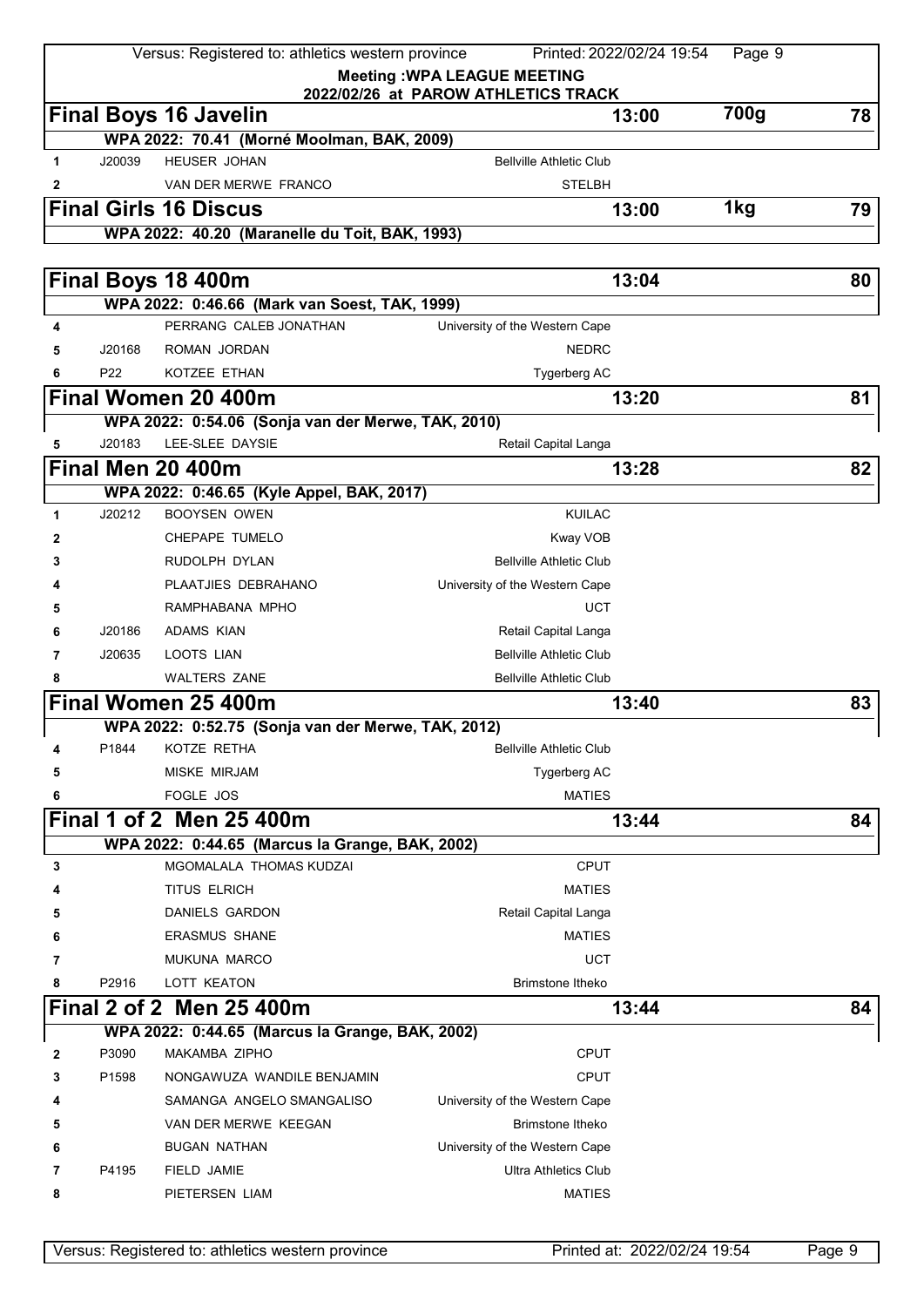|              |        | Versus: Registered to: athletics western province                                 | Printed: 2022/02/24 19:54           | Page 10 |    |
|--------------|--------|-----------------------------------------------------------------------------------|-------------------------------------|---------|----|
|              |        |                                                                                   | <b>Meeting: WPA LEAGUE MEETING</b>  |         |    |
|              |        |                                                                                   | 2022/02/26 at PAROW ATHLETICS TRACK |         |    |
|              |        | Final Girls 16 800m                                                               | 14:00                               |         | 85 |
|              |        | WPA 2022: 2:14.97 (Elsire Strauss, Calvinia High School, 1994)                    |                                     |         |    |
|              |        |                                                                                   |                                     |         |    |
|              |        | <b>Final Girls 18 HighJump</b>                                                    | 14:00                               |         | 86 |
|              |        | WPA 2022: 1.82 (Heidi de Kock, Pinelands AC, 1976)                                |                                     |         |    |
| 1            |        | TERBLANCHE LARA                                                                   | <b>PRLVAL</b>                       |         |    |
|              |        | <b>Final Girls 16 Shotput</b>                                                     | 14:00                               | 3kg     | 87 |
|              |        | WPA 2022: 13.19 (Chloë Serrotti, TAK, 2021)                                       |                                     |         |    |
|              |        |                                                                                   |                                     |         |    |
|              |        | <b>Final Women 20 Javelin</b>                                                     | 14:00                               |         | 88 |
|              |        | WPA 2022: 51.47 (Tarryn Bright, BAK, 2002)                                        |                                     |         |    |
|              |        |                                                                                   |                                     |         |    |
|              |        | <b>Final Women 25 Javelin</b>                                                     | 14:00                               |         | 89 |
|              |        | WPA 2022: 51.74 (Michelle Bradbury, BAK, 1993)                                    |                                     |         |    |
| $\mathbf{1}$ |        | DU TOIT NIENKA                                                                    | <b>MATIES</b>                       |         |    |
|              |        |                                                                                   | 14:00                               | 1.5kg   |    |
|              |        | <b>Final Boys 16 Discus</b>                                                       |                                     |         | 90 |
| $\mathbf{1}$ |        | WPA 2022: 56.00 (Willie Coetzee, Paarl Boys' High School, 1984)<br>DOWNING JORDAN | <b>PRLVAL</b>                       |         |    |
|              |        |                                                                                   |                                     |         |    |
|              |        | Final Boys 16 800m                                                                | 14:06                               |         | 91 |
|              |        | WPA 2022: 1:57.10 (Paul Eksteen, Paarl Gimnasium, 1980)                           |                                     |         |    |
| 4            |        | PRINCE TIYARN                                                                     | <b>ZWAHS</b>                        |         |    |
| 5            | J20227 | DANIELS AIDEN-LEE                                                                 | <b>KUILAC</b>                       |         |    |
|              |        | OPPERMAN JAIDON                                                                   | Eersterivier AC                     |         |    |
|              |        | <b>Final Men 20 TripleJump</b>                                                    | 14:15                               |         | 92 |
|              |        | WPA 2022: 15.86 (Simeon Mars, SPAAC, 2003)                                        |                                     |         |    |
|              |        |                                                                                   |                                     |         |    |
|              |        | <b>Final Men 25 TripleJump</b>                                                    | 14:15                               | 13m     | 93 |
|              |        | WPA 2022: 16.24 (Jason Sewenyana, TAK, 2012)                                      |                                     |         |    |
| 1            |        | MASUKU SIYANDA                                                                    | <b>CPUT</b>                         |         |    |
| 2            |        | <b>GREEN KYLE</b>                                                                 | University of the Western Cape      |         |    |
| 3            |        | MGOMALALA THOMAS KUDZAI                                                           | <b>CPUT</b>                         |         |    |
|              |        | <b>Final Girls 18 800m</b>                                                        | 14:18                               |         | 94 |
|              |        | WPA 2022: 2:04.63 (Marjorie van der Merwe, Paarl Gimnasium, 1985)                 |                                     |         |    |
| 4            |        | <b>WILLIAMS SHANEY</b>                                                            | Eersterivier AC                     |         |    |
| 5            |        | LINDERS J                                                                         | Eersterivier AC                     |         |    |
|              |        | Final Women 20 800m                                                               | 14:24                               |         | 95 |
|              |        | WPA 2022: 2:02.24 (Tanya Peckham, University of Stellenbosch, 1985)               |                                     |         |    |
|              |        |                                                                                   |                                     |         |    |
|              |        |                                                                                   |                                     |         |    |
|              |        | Final Women 25 800m                                                               | 14:24                               |         | 96 |
|              |        | WPA 2022: 2:02.24 (Tanya Peckham, University of Stellenbosch, 1985)               |                                     |         |    |
|              |        |                                                                                   |                                     |         |    |
|              |        | Final Boys 18 800m                                                                | 14:30                               |         | 97 |
|              |        |                                                                                   |                                     |         |    |
| 3            |        | JAHIEM KEENAN                                                                     | Eersterivier AC                     |         |    |
| 4            |        | MALIWA NLHAHLA                                                                    | <b>RCS Gugs</b>                     |         |    |
| 5            | J20140 | KERBELKER ABDUL KAREEM                                                            | Kway VOB                            |         |    |
| 6            |        | JACOBS JAHIEM                                                                     | Eersterivier AC                     |         |    |
|              |        |                                                                                   |                                     |         |    |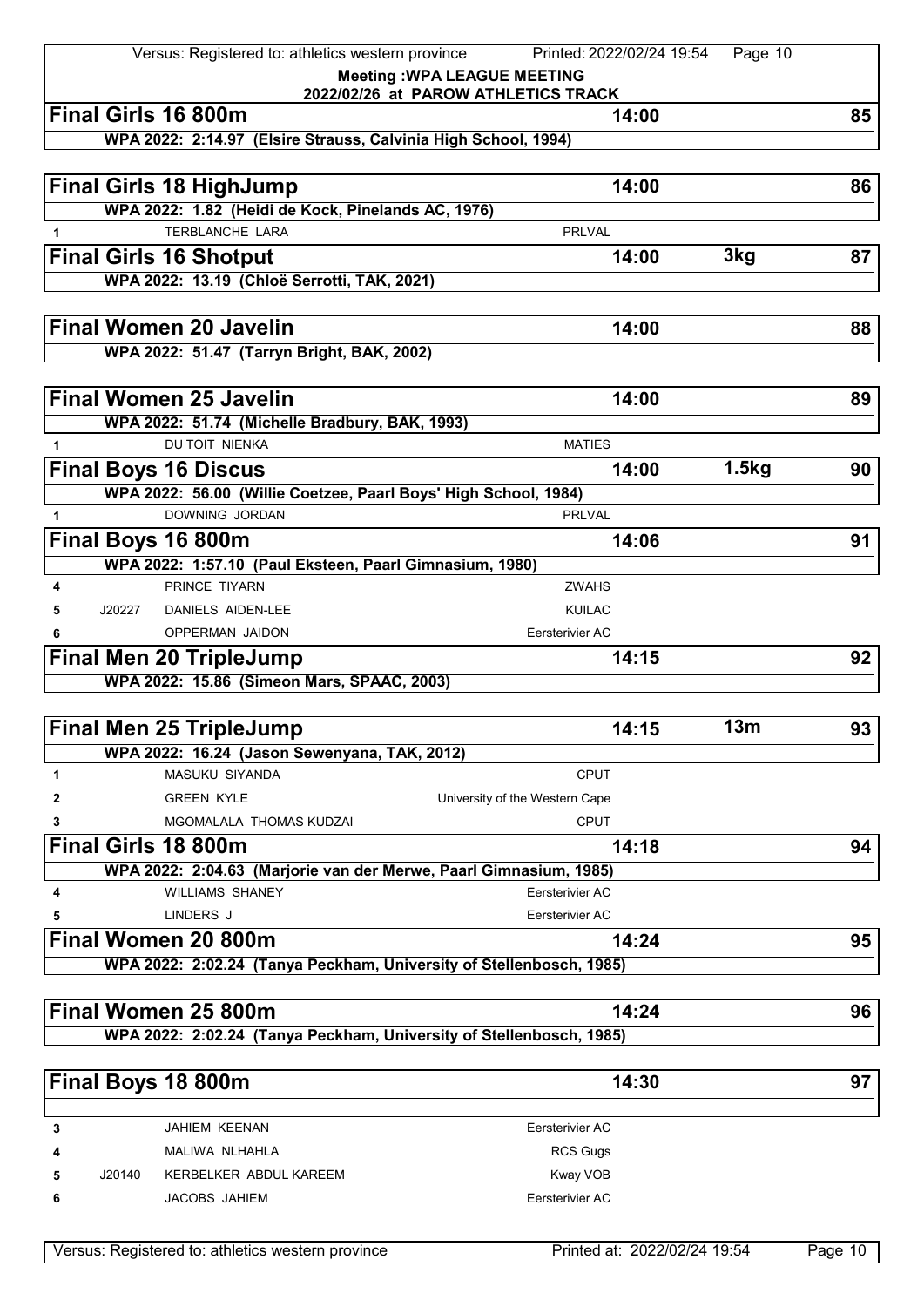|              |        | Versus: Registered to: athletics western province                   | Printed: 2022/02/24 19:54<br>Page 11                                      |     |
|--------------|--------|---------------------------------------------------------------------|---------------------------------------------------------------------------|-----|
|              |        |                                                                     | <b>Meeting: WPA LEAGUE MEETING</b><br>2022/02/26 at PAROW ATHLETICS TRACK |     |
|              |        | Final Men 20 800m                                                   | 14:42                                                                     | 98  |
|              |        | WPA 2022: 1:46.38 (Marius van Heerden, TAK, 1993)                   |                                                                           |     |
| 2            |        | ABRAHAMS RETHON                                                     | Eersterivier AC                                                           |     |
| 3            |        | RHODES COLE                                                         | <b>SETHS</b>                                                              |     |
|              |        | <b>WALDIEN XAVIER</b>                                               | Retail Capital Langa                                                      |     |
| 5            | J20212 | <b>BOOYSEN OWEN</b>                                                 | <b>KUILAC</b>                                                             |     |
| 6            | J20868 | JALI LUBABALO                                                       | <b>RCS Gugs</b>                                                           |     |
| 7            |        | CHEPAPE TUMELO                                                      | Kway VOB                                                                  |     |
| 8            |        | SALI LUBABALO                                                       | Eersterivier AC                                                           |     |
|              |        | Final 1 of 2 Men 25 800m                                            | 14:52                                                                     | 99  |
|              |        | WPA 2022: 1:44.57 (Marius van Heerden, BAK, 1996)                   |                                                                           |     |
| 1            | P2011  | <b>RYK HEINRICH</b>                                                 | University of the Western Cape                                            |     |
| 2            | P2916  | LOTT KEATON                                                         | <b>Brimstone Itheko</b>                                                   |     |
| 3            | P6245  | VAN ROOYEN CHRISTO                                                  | <b>BOXER</b>                                                              |     |
| 4            | J20594 | <b>VORSTER MORGAN</b>                                               | University of the Western Cape                                            |     |
| 5            | P716   | <b>BESTENBIER OSCAR</b>                                             | <b>NEDRC</b>                                                              |     |
| 6            |        | ABRAHAMS JOEL                                                       | University of the Western Cape                                            |     |
| 7            |        | <b>VISSER YULLEN</b>                                                | Eersterivier AC                                                           |     |
| 8            | P1779  | <b>BRUINERS JASON</b>                                               | <b>METAC</b>                                                              |     |
|              |        | <b>Final 2 of 2 Men 25 800m</b>                                     | 14:52                                                                     | 99  |
|              |        | WPA 2022: 1:44.57 (Marius van Heerden, BAK, 1996)<br>SPONDO NEVILLE |                                                                           |     |
| $\mathbf{2}$ |        | CLOETE DONVEITHO                                                    | Eersterivier AC<br><b>HELHAR</b>                                          |     |
| 3<br>4       | P717   | <b>BESTENBIER AUSTIN</b>                                            | <b>NEDRC</b>                                                              |     |
| 5            | P644   | <b>BRINK LAMBERT</b>                                                | <b>STELAC</b>                                                             |     |
| 6            | P3090  | MAKAMBA ZIPHO                                                       | <b>CPUT</b>                                                               |     |
| 7            |        | VAN DER MERWE KEEGAN                                                | <b>Brimstone Itheko</b>                                                   |     |
| 8            |        | KOTZE AUBREY                                                        | Eersterivier AC                                                           |     |
|              |        | <b>Final Boys 18 HighJump</b>                                       | 15:00                                                                     | 100 |
|              |        |                                                                     | WPA 2022: 2.25 (Breyton Poole, Helderberg Harriers AC, 2017)              |     |
| 1            |        | VON WIELLIGH LOGAN                                                  | DF Malan                                                                  |     |
|              |        | <b>Final Boys 16 Polevault</b>                                      | 15:00                                                                     | 101 |
|              |        |                                                                     | WPA 2022: 4.00 (Heinrich Lategan, Paarl Gimnasium, 1991)                  |     |
|              |        |                                                                     |                                                                           |     |
|              |        | <b>Final Boys 18 Polevault</b>                                      | 15:00                                                                     | 102 |
|              |        | WPA 2022: 4.70 (Brent Howell, BAK, 2003)                            |                                                                           |     |
|              |        |                                                                     |                                                                           |     |
|              |        | <b>Final Boys 16 TripleJump</b>                                     | 15:00                                                                     | 103 |
|              |        | WPA 2022: 13.45 (Zinedene Meiring, SPAAC, 2013)                     |                                                                           |     |
| 1            |        | PIETERSE JOHAN                                                      | DF Malan                                                                  |     |
|              |        | <b>Final Girls 18 Shotput</b>                                       | 15:00                                                                     | 104 |
|              |        | WPA 2022: 13.18 (Kayla Smit, BAK, 2018)                             |                                                                           |     |
|              |        |                                                                     |                                                                           |     |
|              |        | <b>Final Girls 18 Javelin</b>                                       | 15:00                                                                     | 105 |
|              |        | WPA 2022: 53.10 (Anneke Germishuys, TAK, 2015)                      |                                                                           |     |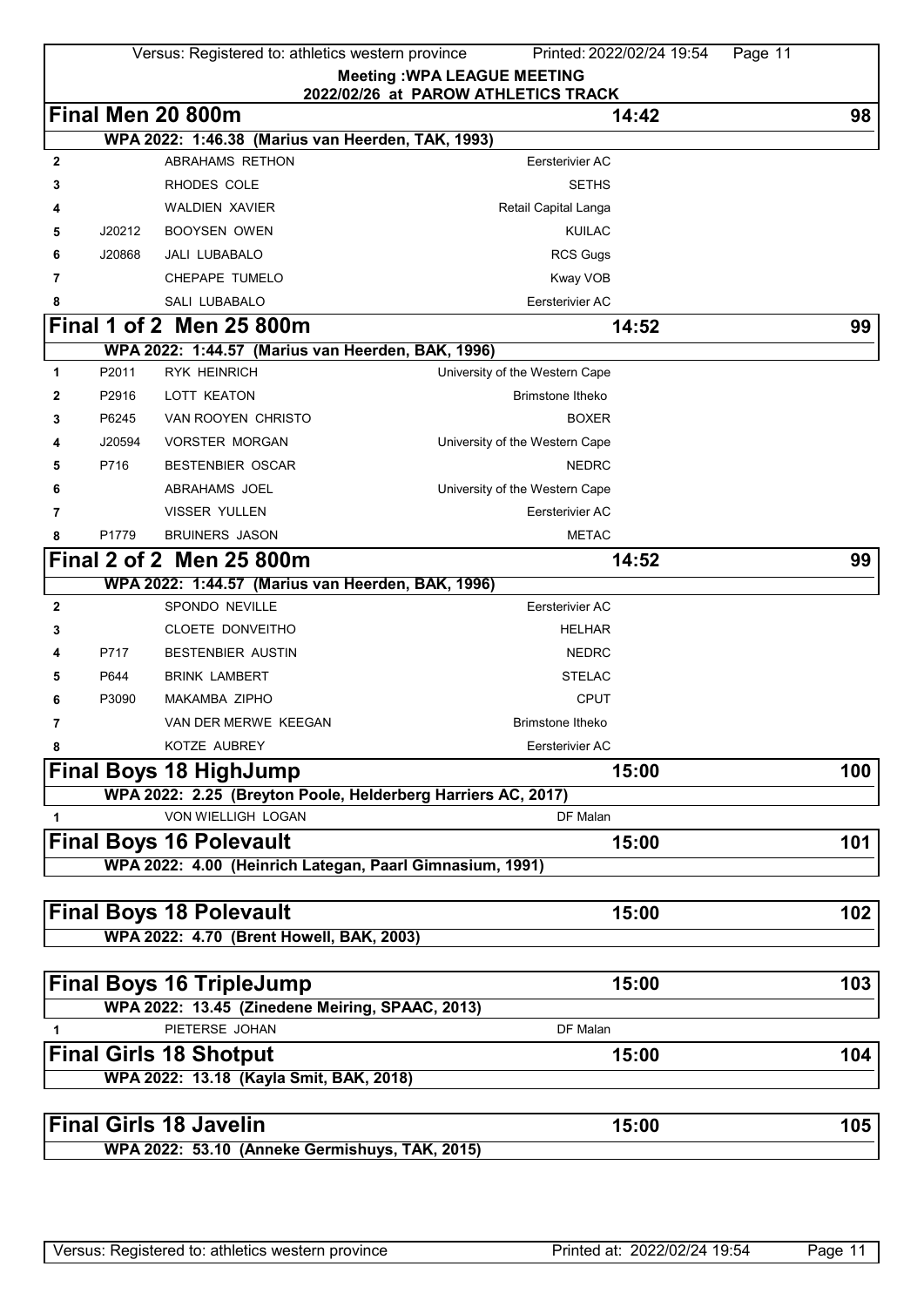|             |        | Versus: Registered to: athletics western province | Printed: 2022/02/24 19:54<br>Page 12 |         |
|-------------|--------|---------------------------------------------------|--------------------------------------|---------|
|             |        |                                                   | <b>Meeting: WPA LEAGUE MEETING</b>   |         |
|             |        |                                                   | 2022/02/26 at PAROW ATHLETICS TRACK  |         |
|             |        | <b>Final Girls 16 Hammer</b>                      | 3kg<br>15:00                         | 106     |
|             |        | WPA 2022: 49.72 (Kayla Smit, BAK, 2016)           |                                      |         |
|             |        |                                                   |                                      |         |
|             |        | <b>Final Girls 18 Hammer</b>                      | 15:00                                | 107     |
|             |        | WPA 2022: 58.30 (Kayla Smit, BAK, 2018)           |                                      |         |
| 1           |        | <b>SMIT ANKE</b>                                  | <b>DUKUI</b>                         |         |
| 2           | J20138 | <b>SMIT CARLI</b>                                 | <b>Bellville Athletic Club</b>       |         |
|             |        | <b>Final Women 20 Hammer</b>                      | 15:00                                | 108     |
|             |        | WPA 2022: 51.57 (Kayla Smit, BAK, 2019)           |                                      |         |
| 1           | J20165 | <b>OOSTHUIZEN ANJA</b>                            | <b>Bellville Athletic Club</b>       |         |
|             |        | <b>Final Women 25 Hammer</b>                      | 15:00                                | 109     |
|             |        | WPA 2022: 59.37 (Elmarie Knoetzen, BAK, 2002)     |                                      |         |
| 1           |        | <b>SMIT KAYLA</b>                                 | <b>Bellville Athletic Club</b>       |         |
| 2           |        | PRINS ANJA                                        | <b>Bellville Athletic Club</b>       |         |
|             |        | <b>Final Girls 16 100m</b>                        | 15:10                                | 110     |
|             |        |                                                   |                                      |         |
| 3           |        | NDEMBOLI PATRICIA NZITA                           | <b>WITHS</b>                         |         |
|             |        | MUDINGAY MEDA                                     | <b>WITHS</b>                         |         |
| 5           |        | HOLTZHAUSEN LEILA                                 | <b>HELHAR</b>                        |         |
| 6           |        | MALONGA-MUNGENG YASMIN ALEXANDRA                  | <b>WITHS</b>                         |         |
|             |        | Final Boys 16 100m                                | 15:19                                | 111     |
|             |        | WPA 2022: 10.88 (Kyle Appel, BAK, 2013)           |                                      |         |
|             |        |                                                   |                                      |         |
|             |        | Final Girls 18 100m                               | 15:31                                | 112     |
|             |        |                                                   |                                      |         |
| 4           |        | <b>SWARTS LOUWEN</b>                              | <b>PRLVAL</b>                        |         |
| 5           | J20185 | <b>JACOBS THARWAT</b>                             | Retail Capital Langa                 |         |
|             |        | <b>Final Girls 16 TripleJump</b>                  | 15:31                                | 113     |
|             |        |                                                   |                                      |         |
|             |        |                                                   |                                      |         |
|             |        | <b>Final Girls 18 TripleJump</b>                  | 15:31                                | 114     |
|             |        | WPA 2022: 12.77 (Valentina da Rocha, SPAAC, 2010) |                                      |         |
|             |        |                                                   |                                      |         |
|             |        | Final Boys 18 100m                                | 15:40                                | 115     |
|             |        | WPA 2022: 10.31 (Luke Davids, UWC, 2018)          |                                      |         |
| $\mathbf 2$ |        | <b>THOMAS DANIEL</b>                              | <b>FAIRHS</b>                        |         |
|             |        |                                                   | <b>PLUMHS</b>                        |         |
| 3           |        | KUDAKWASHE DELAN                                  |                                      |         |
| 4           | J20207 | LEHMENSICH CHRISTIAAN                             | <b>Bellville Athletic Club</b>       |         |
| 5           |        | <b>HENDRICKS NA EEM</b>                           | <b>PLUMHS</b>                        |         |
| 6           | J20035 | KINNEAR NOAH                                      | <b>Bellville Athletic Club</b>       |         |
| 7           |        | EBRAHIM ISHRAAQ                                   | University of the Western Cape       |         |
| 8           | J20521 | KAMRODIEN ZAMAAN                                  | <b>Ultra Athletics Club</b>          |         |
|             |        | Final Women 20 100m                               | 15:52                                | 116     |
|             |        | WPA 2022: 11.55 (Esmari le Roux, BAK, 1995)       |                                      |         |
| 3           |        | <b>ISAACS ZO-MELDA</b>                            | University of the Western Cape       |         |
| 4           | J20187 | <b>JACOBS SANIYAH</b>                             | Retail Capital Langa                 |         |
| 5           | J20025 | DU PLESSIS STEFANI                                | <b>Bellville Athletic Club</b>       |         |
| 6           |        | <b>IMBA ESTER</b>                                 | <b>WITHS</b>                         |         |
|             |        | Versus: Registered to: athletics western province | Printed at: 2022/02/24 19:54         | Page 12 |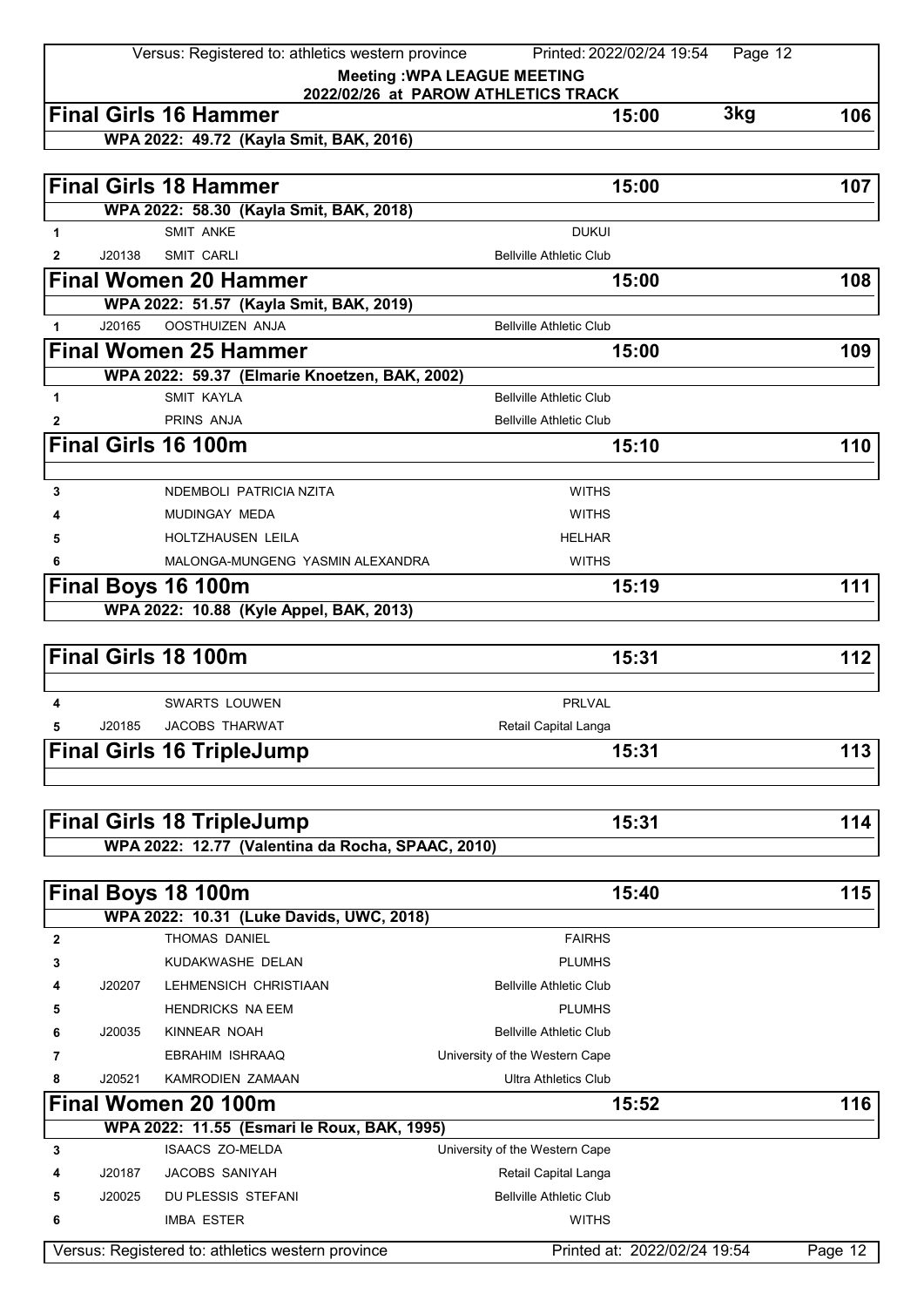Versus: Registered to: athletics western province Printed: 2022/02/24 19:54 Page 13

**Meeting :WPA LEAGUE MEETING**

|                |                 |                                                         | 2022/02/26 at PAROW ATHLETICS TRACK                          |      |     |
|----------------|-----------------|---------------------------------------------------------|--------------------------------------------------------------|------|-----|
| $\overline{7}$ | J3305           | <b>SWILE LEAH</b>                                       | AA                                                           |      |     |
|                |                 | Final Men 20 100m                                       | 16:00                                                        |      | 117 |
|                |                 | WPA 2022: 10.31 (Luke Davids, UWC, 2018)                |                                                              |      |     |
| 1              | J20142          | SOCHOP KEANAN                                           | <b>Bellville Athletic Club</b>                               |      |     |
| 2              |                 | MWAPE GEDEON                                            | <b>PLUMHS</b>                                                |      |     |
| 3              |                 | RAMPHABANA MPHO                                         | <b>UCT</b>                                                   |      |     |
|                |                 | <b>BUCK LIAM</b>                                        | University of the Western Cape                               |      |     |
| 5              |                 | <b>HAMED YOUSSEF</b>                                    | <b>ASPAC</b>                                                 |      |     |
| 6              | J40017          | LOUW KIEREN                                             | <b>FITFA</b>                                                 |      |     |
| 7              |                 | PLAATJIES DEBRAHANO                                     | University of the Western Cape                               |      |     |
| 8              |                 | <b>CUMMINGS WASHINGTON</b>                              | <b>Brimstone Itheko</b>                                      |      |     |
|                |                 | <b>Final Boys 16 HighJump</b>                           | 16:00                                                        |      | 118 |
|                |                 |                                                         | WPA 2022: 2.05 (Breyton Poole, Helderberg Harriers AC, 2015) |      |     |
| 1              |                 | VAN LOGGERENBERG ZIAN                                   | <b>PRLVAL</b>                                                |      |     |
|                |                 | <b>Final Girls 16 Javelin</b>                           | 16:00                                                        | 500g | 119 |
|                |                 | WPA 2022: 43.86 (Kayla Reyneke, BAK, 2020)              |                                                              |      |     |
| 1              |                 | MALONGA-MUNGENG YASMIN ALEXANDRA                        | <b>WITHS</b>                                                 |      |     |
| 2              |                 | MUDINGAY MEDA                                           | <b>WITHS</b>                                                 |      |     |
| 3              |                 | NDEMBOLI PATRICIA NZITA                                 | <b>WITHS</b>                                                 |      |     |
| 4              | J20036          | <b>BARNARD TAMZIN</b>                                   | Tygerberg AC                                                 |      |     |
|                |                 | Final Boys 16 Hammer                                    | 16:00                                                        | 5kg  | 120 |
|                |                 | WPA 2022: 61.04 (Heinrich Gonzales, BAK, 2003)          |                                                              |      |     |
| 1              |                 | VAN DYK HAYDEN                                          | <b>PRLVAL</b>                                                |      |     |
| 2              |                 | DOWNING JORDAN                                          | <b>PRLVAL</b>                                                |      |     |
| 3              |                 | <b>JACOBS EBEN</b>                                      | individual                                                   |      |     |
|                |                 | <b>Final Boys 18 Hammer</b>                             | 16:00                                                        |      | 121 |
|                |                 | WPA 2022: 79.79 (Werner Smit, TAK, 2000)                |                                                              |      |     |
| 1              |                 | <b>BARNARD MJ</b>                                       | <b>BOLAS</b>                                                 |      |     |
| 2              |                 | LOUW CHARL                                              | <b>Bellville Athletic Club</b>                               |      |     |
|                |                 | <b>Final Men 20 Hammer</b>                              | 16:00                                                        |      | 122 |
|                |                 | WPA 2022: 81.04 (Werner Smit, TAK, 2003)                |                                                              |      |     |
| 1              | P <sub>19</sub> | SMIT CHRISTOPHER                                        | <b>STRAND</b>                                                |      |     |
|                |                 | <b>Final Men 25 Hammer</b>                              | 16:00                                                        |      | 123 |
|                |                 | WPA 2022: 71.04 (Werner Smit, TAK, 2003)                |                                                              |      |     |
| 1              |                 | THIART CORNE                                            | <b>Bellville Athletic Club</b>                               |      |     |
| 2              | P1850           | OLIVIER JAUNU                                           | <b>Bellville Athletic Club</b>                               |      |     |
|                |                 | Final Women 25 100m                                     | 16:16                                                        |      | 124 |
|                |                 | WPA 2022: 11.38 (Janice Josephs, Liberty Nike AC, 2003) |                                                              |      |     |
| 3              |                 | <b>SNYMAN FATIEMA</b>                                   | Retail Capital Langa                                         |      |     |
| 4              | P2043           | <b>BYMAN LAURE</b>                                      | University of the Western Cape                               |      |     |
| 5              |                 | <b>BASSON MIEKE</b>                                     | <b>MATIES</b>                                                |      |     |
| 6              | P2041           | <b>KLERK KAYLIN</b>                                     | University of the Western Cape                               |      |     |
| 7              |                 | NGOMA BRICIA                                            | Tygerberg AC                                                 |      |     |
| 8              | P1844           | KOTZE RETHA                                             | <b>Bellville Athletic Club</b>                               |      |     |
|                |                 | <b>Final Women 20 TripleJump</b>                        | 16:16                                                        |      | 125 |
|                |                 | WPA 2022: 12.77 (Valentina da Rocha, SPAAC, 2010)       |                                                              |      |     |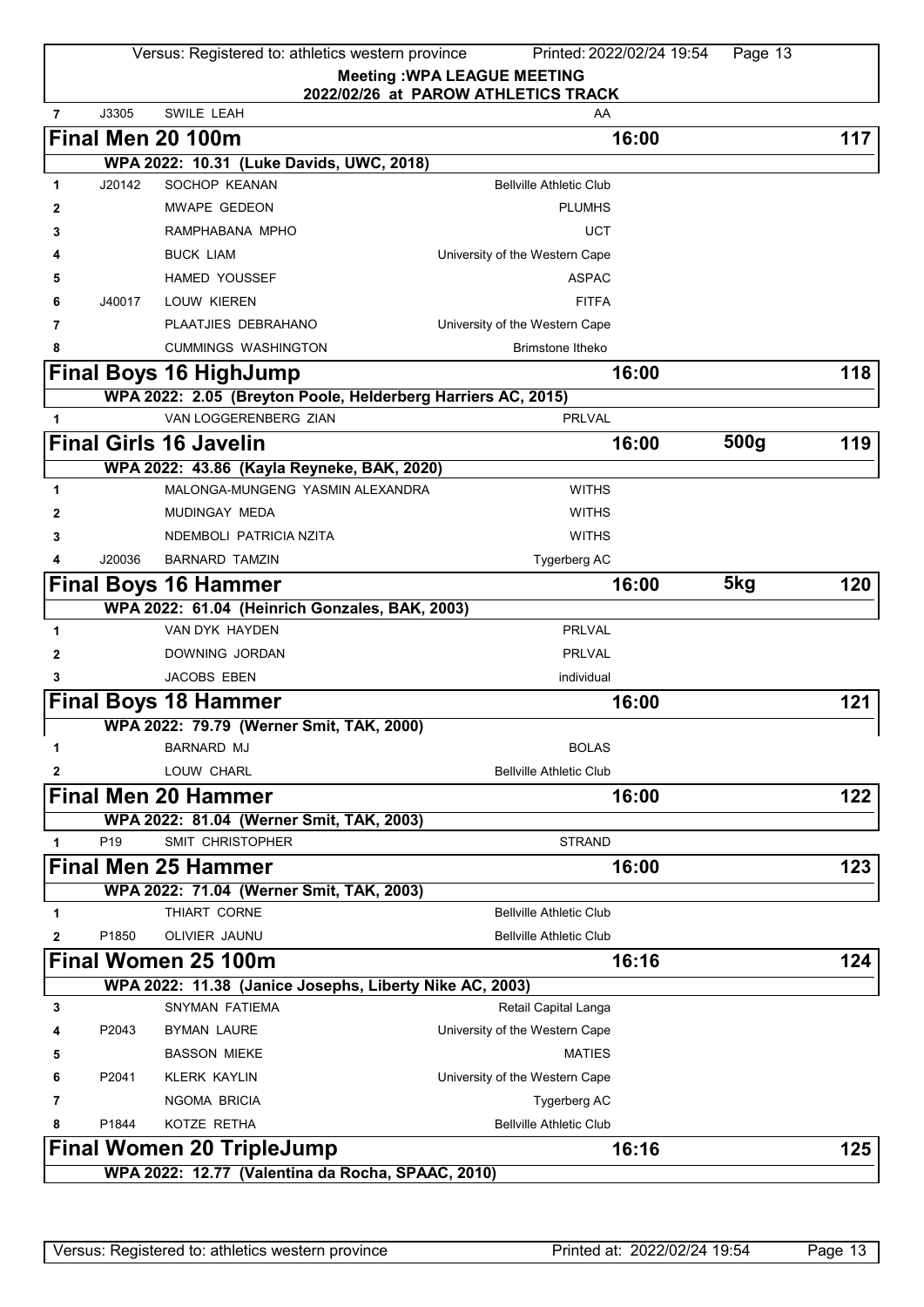| Versus: Registered to: athletics western province<br>Printed: 2022/02/24 19:54<br>Page 14 |                   |                                                                        |                                     |                              |         |
|-------------------------------------------------------------------------------------------|-------------------|------------------------------------------------------------------------|-------------------------------------|------------------------------|---------|
|                                                                                           |                   |                                                                        | <b>Meeting: WPA LEAGUE MEETING</b>  |                              |         |
|                                                                                           |                   |                                                                        | 2022/02/26 at PAROW ATHLETICS TRACK | 11m<br>16:16                 | 126     |
|                                                                                           |                   | <b>Final Women 25 TripleJump</b>                                       |                                     |                              |         |
| 1                                                                                         |                   | WPA 2022: 12.58 (Ramona Gabriels, Ridgeville AC, 2000)<br>NGOMA BRICIA | Tygerberg AC                        |                              |         |
|                                                                                           |                   | <b>Final 1 of 4 Men 25 100m</b>                                        |                                     |                              | 127     |
|                                                                                           |                   | WPA 2022: 10.06 (Roscoe Engel, TAK, 2018)                              |                                     | 16:24                        |         |
| 1                                                                                         |                   | SHABODIEN ZUBAIR                                                       | University of the Western Cape      |                              |         |
| 2                                                                                         | P1602             | MOLETSANE RORISANG                                                     | <b>CPUT</b>                         |                              |         |
| 3                                                                                         |                   | DE VOS MACDONALD                                                       | University of the Western Cape      |                              |         |
| 4                                                                                         | P1604             | <b>TUIS NATHI</b>                                                      | <b>CPUT</b>                         |                              |         |
| 5                                                                                         | P <sub>24</sub>   | <b>GABIER LUQMAAN</b>                                                  | University of the Western Cape      |                              |         |
| 6                                                                                         | P5741             | <b>RUITERS CURT</b>                                                    | Tygerberg AC                        |                              |         |
| 7                                                                                         |                   | PIETERSEN LIAM                                                         | <b>MATIES</b>                       |                              |         |
|                                                                                           |                   | Final 2 of 4 Men 25 100m                                               |                                     | 16:24                        | 127     |
|                                                                                           |                   | WPA 2022: 10.06 (Roscoe Engel, TAK, 2018)                              |                                     |                              |         |
| 1                                                                                         | P4754             | <b>FRANCIS ANDREW</b>                                                  | <b>SOUTH PENINSULA</b>              |                              |         |
| 2                                                                                         |                   | <b>BERGSREDT ASHWYNE</b>                                               | University of the Western Cape      |                              |         |
| 3                                                                                         | P <sub>1598</sub> | NONGAWUZA WANDILE BENJAMIN                                             | <b>CPUT</b>                         |                              |         |
|                                                                                           | P5744             | <b>CAMERON KURT</b>                                                    | Tygerberg AC                        |                              |         |
| 5                                                                                         | P275              | <b>HOFFMAN SVEN</b>                                                    | <b>MATIES</b>                       |                              |         |
| 6                                                                                         |                   | MGOMALALA THOMAS KUDZAI                                                | <b>CPUT</b>                         |                              |         |
| 7                                                                                         |                   | CAESAR JUREAUX                                                         | Tygerberg AC                        |                              |         |
| 8                                                                                         | P209              | MAKOLO MUKENDI                                                         | individual                          |                              |         |
|                                                                                           |                   | <b>Final 3 of 4 Men 25 100m</b>                                        |                                     | 16:24                        | 127     |
|                                                                                           |                   | WPA 2022: 10.06 (Roscoe Engel, TAK, 2018)                              |                                     |                              |         |
| $\mathbf{2}$                                                                              | J20929            | PRETORIUS MATT                                                         | <b>Brimstone Itheko</b>             |                              |         |
| 3                                                                                         |                   | <b>GREEN KYLE</b>                                                      | University of the Western Cape      |                              |         |
| 4                                                                                         |                   | <b>ISMAIL TAURIQ</b>                                                   | Brimstone Itheko                    |                              |         |
| 5                                                                                         | P5745             | ANDREWS GRANT                                                          | Tygerberg AC                        |                              |         |
| 6                                                                                         | P4194             | <b>MANASSE MIKHAIL</b>                                                 | <b>Ultra Athletics Club</b>         |                              |         |
| 7                                                                                         |                   | VAN LILL GERT RUTGER                                                   | University of the Western Cape      |                              |         |
| 8                                                                                         |                   | <b>KALAYA SHINTU</b>                                                   | Brimstone Itheko                    |                              |         |
|                                                                                           |                   | Final 4 of 4 Men 25 100m                                               |                                     | 16:24                        | 127     |
|                                                                                           |                   | WPA 2022: 10.06 (Roscoe Engel, TAK, 2018)                              |                                     |                              |         |
| 1                                                                                         |                   | VAN WYK IMRAAN CASSIEM                                                 | <b>CPUT</b>                         |                              |         |
| 2                                                                                         |                   | NTLABA MOEKETSI                                                        | <b>MATIES</b>                       |                              |         |
| 3                                                                                         |                   | <b>DANIELS GARDON</b>                                                  | Retail Capital Langa                |                              |         |
|                                                                                           | P5743             | <b>EWERS JOSHUA</b>                                                    | Tygerberg AC                        |                              |         |
| 5                                                                                         |                   | ABRAHAMS UZAIR                                                         | <b>Brimstone Itheko</b>             |                              |         |
| 6                                                                                         |                   | <b>LINNEN TYLER</b>                                                    | University of the Western Cape      |                              |         |
| 7                                                                                         |                   | <b>BUGAN NATHAN</b>                                                    | University of the Western Cape      |                              |         |
| 8                                                                                         |                   | <b>SEKOME LUCKY</b>                                                    | <b>CPUT</b>                         |                              |         |
|                                                                                           |                   | Final Girls 16 3000m                                                   |                                     | 16:45                        | 128     |
|                                                                                           |                   | WPA 2022: 09:37.81 (Zintle Xiniwe, Atlantic AC, 2001)                  |                                     |                              |         |
| 1                                                                                         |                   | LAWSON JOLE                                                            | <b>SPESP</b>                        |                              |         |
|                                                                                           |                   | Final Girls 18 3000m                                                   |                                     | 16:45                        | 129     |
|                                                                                           |                   | WPA 2022: 09:09.30 (Elana van Zyl, Robertson High School, 1983)        |                                     |                              |         |
| 1                                                                                         |                   | SMITH RICKECIA                                                         | Macassar Run/Walk A.C               |                              |         |
| 2                                                                                         |                   | APRIL LEE-ANN                                                          | Macassar Run/Walk A.C               |                              |         |
|                                                                                           |                   | Versus: Registered to: athletics western province                      |                                     | Printed at: 2022/02/24 19:54 | Page 14 |
|                                                                                           |                   |                                                                        |                                     |                              |         |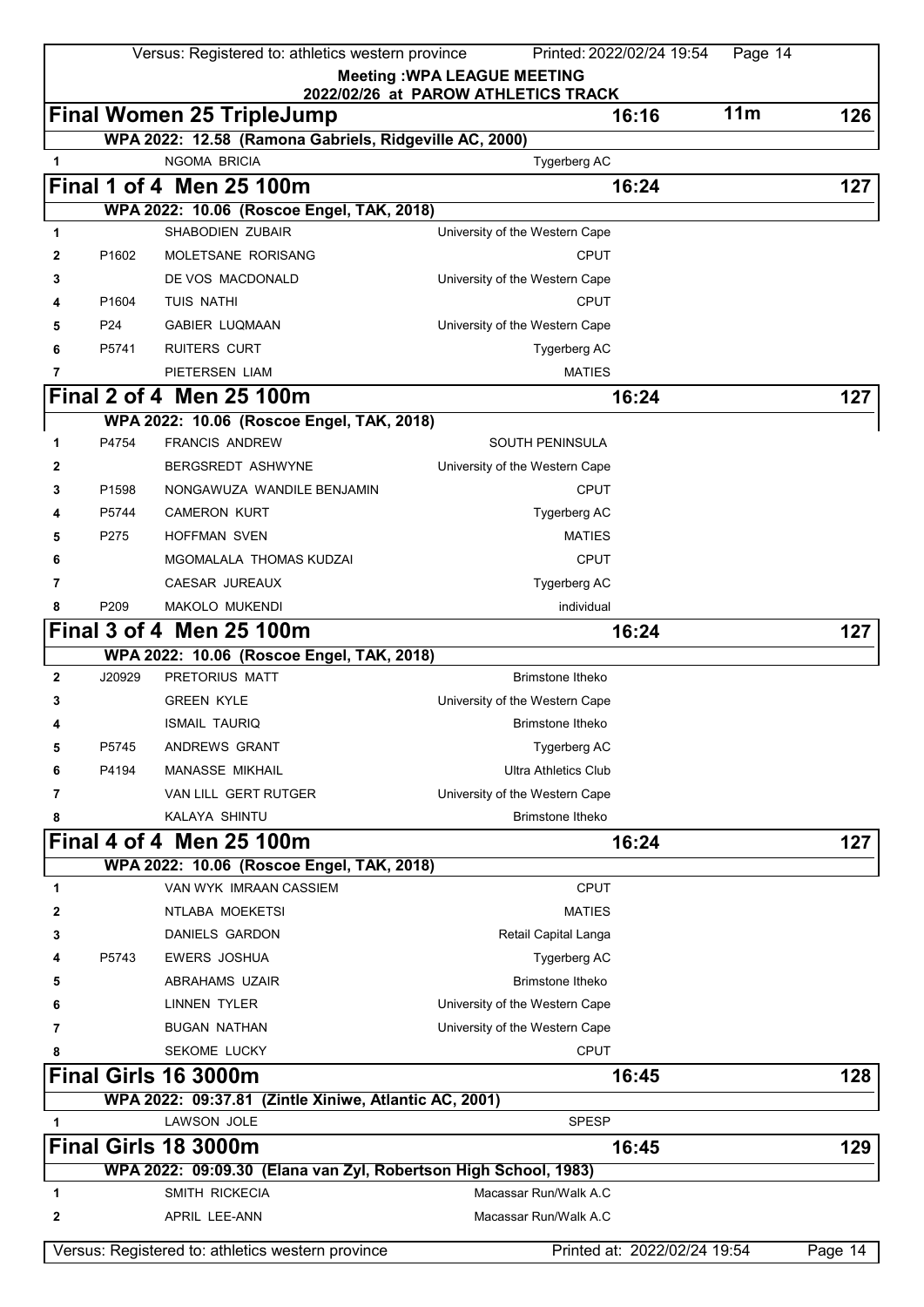|              |        | Versus: Registered to: athletics western province                                           | Printed: 2022/02/24 19:55           | Page 15 |         |
|--------------|--------|---------------------------------------------------------------------------------------------|-------------------------------------|---------|---------|
|              |        |                                                                                             | <b>Meeting: WPA LEAGUE MEETING</b>  |         |         |
|              |        |                                                                                             | 2022/02/26 at PAROW ATHLETICS TRACK |         |         |
|              |        | Final Women 20 3000m                                                                        | 16:45                               |         | 130     |
|              |        | WPA 2022: 08:58.73 (Elana van Zyl, University of Stellenbosch, 1985)<br>O CUINNEAGAIN CAITY |                                     |         |         |
| $\mathbf{1}$ | J20123 |                                                                                             | Kway VOB                            |         |         |
| 2            |        | <b>CILLIERS MARIETJIE</b>                                                                   | <b>PRLVAL</b>                       |         |         |
|              |        | Final Boys 16 3000m                                                                         | 17:00                               |         | 131     |
|              |        | WPA 2022: 08:34.80 (Conrad Tesnar, Paul Roos Gimnasium, 1990)                               |                                     |         |         |
| 1            |        | <b>MCWILLIAM TROY</b>                                                                       | <b>RBH</b>                          |         |         |
| 2            |        | OPPERMAN JAIDON                                                                             | Eersterivier AC                     |         |         |
| 3            | J20538 | <b>HACKING GRANT</b>                                                                        | Kway VOB                            |         |         |
|              |        | Final Boys 18 3000m                                                                         | 17:00                               |         | 132     |
|              |        | WPA 2022: 08:14.86 (Sonqibido Nkosinoxolo, Celtic Harriers AC, 2003)                        |                                     |         |         |
| 1            | J20194 | <b>GIBSON ANGUS</b>                                                                         | <b>Fish Hoek Athletics Club</b>     |         |         |
| 2            |        | MALIWA NLHAHLA                                                                              | <b>RCS Gugs</b>                     |         |         |
| 3            | J20779 | <b>HACKING GARRETT</b>                                                                      | Kway VOB                            |         |         |
|              |        | <b>Final Men 20 3000m</b>                                                                   | 17:00                               |         | 133     |
|              |        | WPA 2022: 08:11.25 (Naudé Jordaan, Paarl Boys' High School, 1986)                           |                                     |         |         |
| 1            |        | <b>DU PLESSIS TJAARD</b>                                                                    | <b>NEDRC</b>                        |         |         |
| 2            |        | RUDOLPH DYLAN                                                                               | <b>Bellville Athletic Club</b>      |         |         |
| 3            |        | <b>MILES ETHAN</b>                                                                          | Eersterivier AC                     |         |         |
|              |        | <b>Final Girls 16 90m Hurdles</b>                                                           | 17:15                               |         | 134     |
|              |        |                                                                                             |                                     |         |         |
| 5            |        | HOLTZHAUSEN LEILA                                                                           | <b>HELHAR</b>                       |         |         |
|              |        | <b>Final Girls 18 100m Hurdles</b>                                                          | 17:25                               |         | 135     |
|              |        | WPA 2022: 13.65 (Chantelle Terblanche, BAK, 2000)                                           |                                     |         |         |
| 5            | J20206 | <b>OBERHOLZER LANA</b>                                                                      | <b>Bellville Athletic Club</b>      |         |         |
|              |        | Final Women 20 100m Hurdles                                                                 | 17:25                               |         | 136     |
|              |        | WPA 2022: 13.47 (Arnéll Jacobs, BAK, 1997)                                                  |                                     |         |         |
| 4            | J3305  | SWILE LEAH                                                                                  | AA                                  |         |         |
| 5            | J20025 | DU PLESSIS STEFANI                                                                          | <b>Bellville Athletic Club</b>      |         |         |
|              |        | <b>Final Women 25 100m Hurdles</b>                                                          | 17:25                               |         | 137     |
|              |        | WPA 2022: 13.47 (Arnéll Jacobs, BAK, 1997)                                                  |                                     |         |         |
| 4            |        | <b>JORDAAN MARTELIZE</b>                                                                    | <b>MATIES</b>                       |         |         |
| 5            |        | DU TOIT NIENKA                                                                              | <b>MATIES</b>                       |         |         |
|              |        | Final Boys 16 100m Hurdles                                                                  | 17:30                               | 84cm    | 138     |
|              |        | WPA 2022: 12.97 (Dalvon Blood, UCT, 2016)                                                   |                                     |         |         |
| 4            |        | <b>SMIT EBEN</b>                                                                            | <b>Bellville Athletic Club</b>      |         |         |
| 5            | J20015 | <b>MEIRING SIMON</b>                                                                        | <b>Bellville Athletic Club</b>      |         |         |
|              |        | Final Boys 18 110m Hurdles                                                                  | 17:40                               |         | 139     |
|              |        | WPA 2022: 13.41 (Tiaan Smit, BAK, 2011)                                                     |                                     |         |         |
| 4            | J20429 | KLEINSCHMIDT AARON                                                                          | <b>BONTEHEUWEL AC</b>               |         |         |
| 5            | J20207 | LEHMENSICH CHRISTIAAN                                                                       | <b>Bellville Athletic Club</b>      |         |         |
|              |        | <b>Final Men 20 110m Hurdles</b>                                                            | 17:50                               |         | 140     |
|              |        |                                                                                             |                                     |         |         |
| 5            |        | AL RASHIDI NAYEF                                                                            | <b>ASPAC</b>                        |         |         |
|              |        | <b>Final Men 25 110m Hurdles</b>                                                            | 17:50                               |         | 141     |
|              |        | WPA 2022: 13.11 (Antonio Alkana, BAK, 2017)                                                 |                                     |         |         |
| 5            | P1180  | ALKANA ANTONIO                                                                              | <b>PRLAC</b>                        |         |         |
|              |        |                                                                                             |                                     |         |         |
|              |        |                                                                                             |                                     |         |         |
|              |        | Versus: Registered to: athletics western province                                           | Printed at: 2022/02/24 19:55        |         | Page 15 |